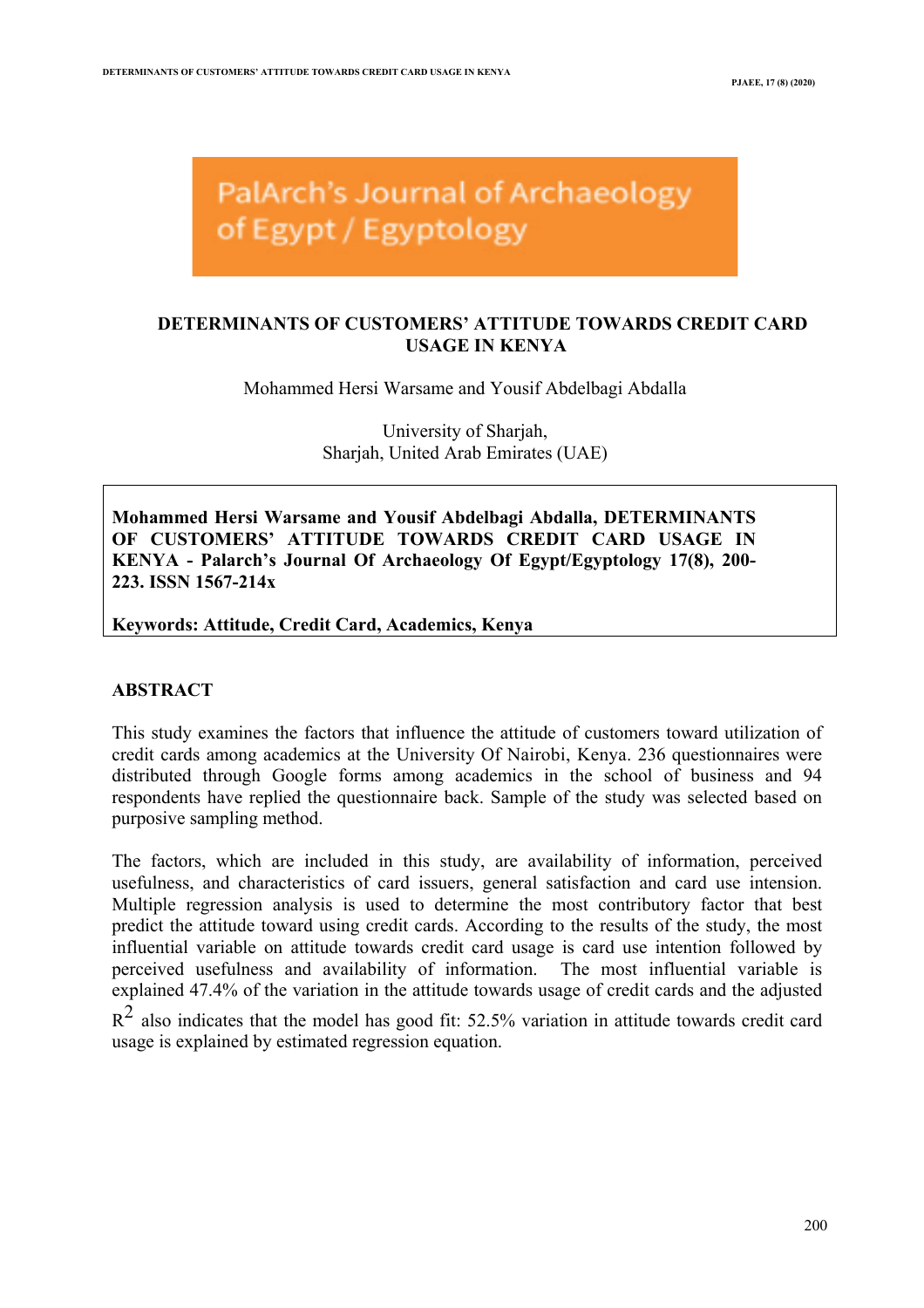## INTRODUCTION:

The wider distribution of credit cards, what some have called the Democratization of Credit has a host of benefits. The new card holders get a convenient form of payment and a line of credit, while the banks earn fees and interest. However, the same Democratization may have a downside due to the potential risk of loan defaulting. A credit card system is a type of retail transaction settlement and credit system named after the small plastic card issued to the user of the system. A credit card is therefore, simply a plastic card issued by a commercial bank or any other institution that allows the holder to purchase goods and services on credit up to an agreed limit set at specific place where these cards are accepted. A credit card is a financial instrument that allows the cardholder to obtain funds at interest from a financial institution at his/her own discretion, up to some limit (Edward Paul and Robert, 1997) In modern business transactions, credit cards are increasingly becoming an essential tool. A credit card offers a cardholder convenience safety, higher purchasing power and a host of fringe benefits as most cards come with a number of privileges. This is over and above the basic benefits of serving in place or cash. However, screening out credit risky customers is a crucial step in card application acceptance process (Mbijiwe J.M.2005). If repaid within a certain period usually within a month, the loan interest is free. If not, the loan may be carried for an indefinite period, always accruing new interest charges, by paying a minimum amount each month. A credit card is distinguished from other financial instruments by the entitlement. It gives borrowers to determine the size of the loan and the pace at which it is repaid and as flexible and readily available source of funds for consumption, may be used as a shield against the hardships of income loss (Asubu, 1991). 2 Credit card plays a role in the strategic plans of many banks (comptroller's handbook, October, 1996). A bank can be a card issuer, merchant acquirer or agent bank when it comes to credit card business. Issuing banks bear the risk because they hold or sell credit card loans. A merchant bank enters into agreement with the merchant to accept deposits generated by credit card transactions. It is possible that a merchant bank is exposed to some transaction risk arising from customers' change of banks. An agent bank agrees to participate in another bank's credit card program. This requires that the agent bank turn over its applications for credit card to the bank administering the program.(comptroller's handbook, October, 1998). In Kenya today commercial banks and petroleum, companies are the main issuers of different forms of plastic money. Commercial banks – ATM cards, visa electron debit card, the total voyage fueling cards and the Barclay card are some form of plastic money that exist in the Kenyan market. (The Daily Nation, 30th March, 2004). The paper has investigated the relationships of default on credit card debt by users of credit cards in Kenya. It focuses on the relationship between default and outcome of financial choice consumers make within the constraints of the contract terms set by credit card issuer and looks into factors therefore will play part in determining default. The project has attempted to obtain information on behavioral aspects of the credit card users in Kenya. 1.1.1 History and Evolution of Plastic Money in Kenya Electronic payments technology can substitute not only for checks, but also for cash, in the form of electronic money (e-money)-money that exists only in electronic form. The first form of e-money was the debit card. Debit card which look like credit cards, enable consumers to purchase goods and services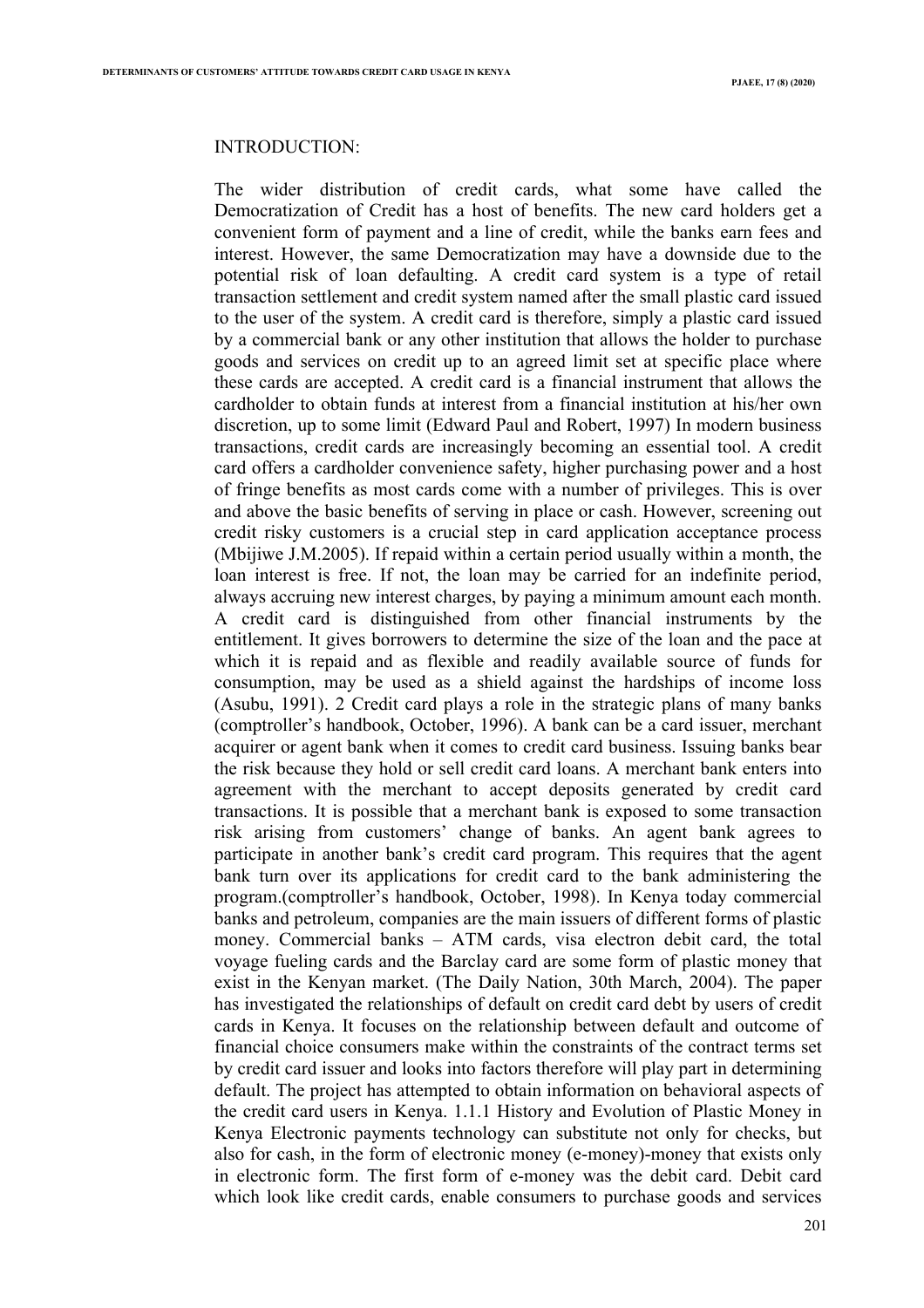by electronically transferring funds directly from their bank accounts to merchants' account. (Mishkin F.S and Eakins S.G. 2010) 3 According to Timberlake (1987), the lack of adequate denominations of cash in the USA currency as well as the importance of coal mining and lumbering in the 1885, stimulated the private production of money, which was known as scrip money. He considered the scrip to be an underdeveloped form of plastic money as it took the dimensions of a fuel and pre-paid card of entertainment cards, because it was honored at local general stores (fuel prepaid cards) and entertainment cards are honored only at establishments that have issued these cards. Scrip money took the form of printed cards, which were replaced by metallic money. He states that scrip money was developed to serve as a medium of exchange due to the fact that regions around the coal mines were hilly and with marginal agriculture and commercial development. The mining companies set up to establish infrastructure, residence, churches, schools, water works and company stores or commissionaires. All those developments led to the birth of first modern credit card issued by diners club in 1950 that was developed by two Americans namely; Frank Mcnamara and Ralph Schneider. Interestingly, in the year before that, Mcnamara had dined in restaurant in New York, after the meal he realized that he had forgotten his wallet, and his wife had to pay for him to get him put of the embarrassing situation. This incident made him determined to come up with a payment system that requires a card to pay for all the purchases (Dinors club website July, 2007). Amid significant strides in the development of cash-less societies especially in Developed economies, emerging markets remain behind. The Kenyan payment system is still dominated by paper based instruments such as cash, checks and in some parts commodity money. This remains to be the key yardsticks of settling indebtedness in Kenya. In 1984, the Southern Credit Banking Corporation issued a credit card called the Senator; in 1990 Barclays Bank introduced the Barclaycard, in 1995 Kenya Commercial Bank issued its first credit Card and in 1996 Commercial Bank of Africa issued its Credit Card and many more Credit Cards. These include; Cooperative Bank, NIC Bank, Fidelity Commercial Bank, Prime bank, National Bank, CFC Bank, Imperial Bank, Post bank and I & M Bank (Mucheru S. 2008) 4 Kenya is Visa's fastest growing market in Africa outside South Africa, with \$452 million processed through the vis Credit and Electron debit cards in 2003.that was 43 percent growth over the previous year, increasing the number of visa cards in the market to over 557,000 with acceptance in over 500,000 outlets. Based on the phenomenal growth over the past 18 months, we anticipate over 2 million cards will be in use in Kenya within the next three years, 'said Mr. Winter (Visa International).

### **LITERATURE REVIEW**

Credit cards have become a major instrument for carrying out and financing purchases among consumers. Furthermore, credit card debt has risen faster than household disposable income, and raising concern among policy-makers. Increased borrowing on credit cards to recover consumption spending is usually seen as a stimulating factor for the economy.

With the introduction of credit and debit cards has encourage the consumers' ability to maximize consumption decisions by providing them secure and quick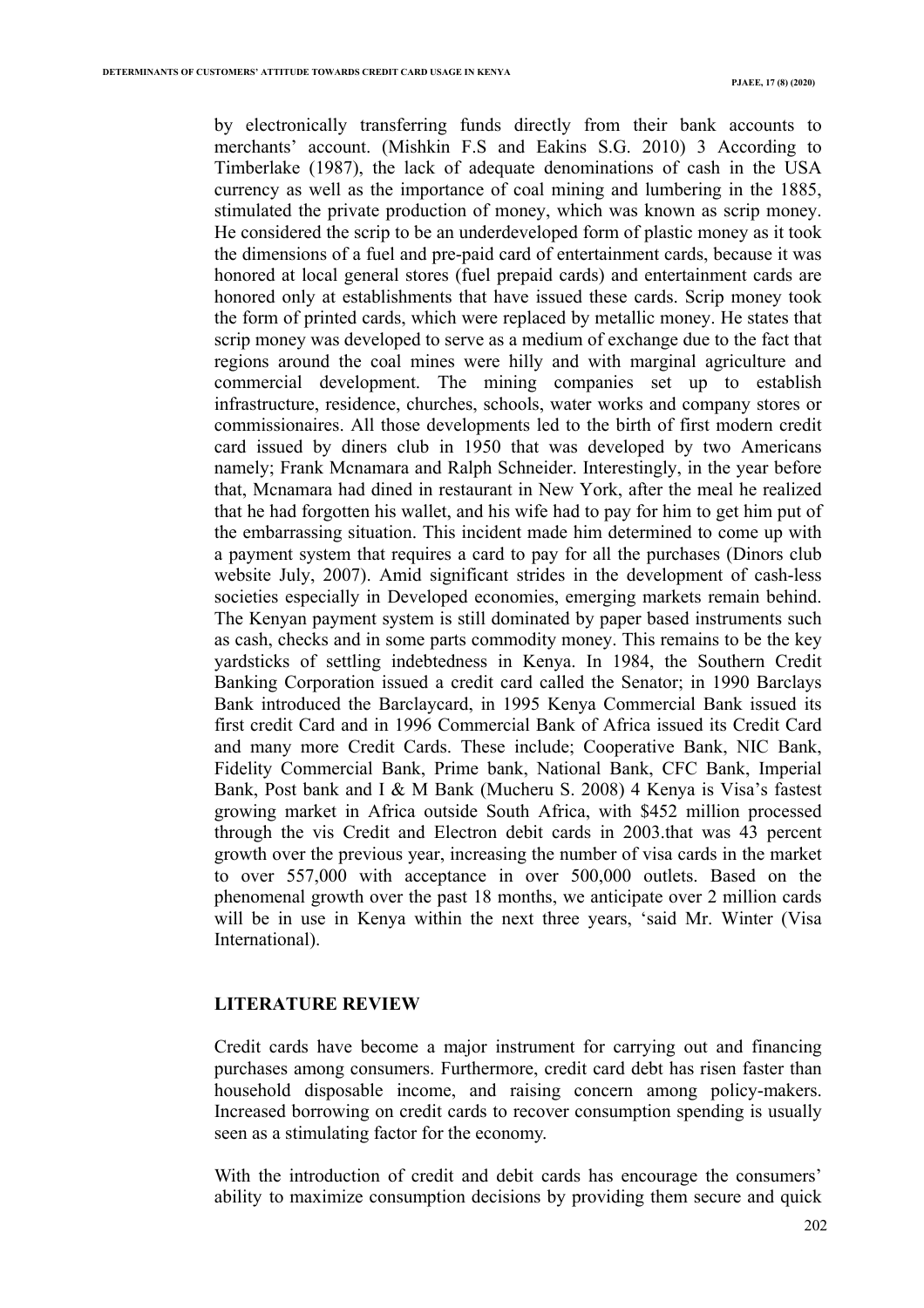access to all of their funds on deposit or a line of credit. Sellers also benefit by moving of less cash and cheque handling in the system as they have access to a large pool of customers with guaranteed payment. Cards also play vital role in e-commerce, with its inherent efficiencies. It is clear that credit cards play an important role in an economy. This process is explained by Moody's

Report in 2016. They introduce economic cycle which explains the process of continued economic growth that is supported by credit cards. This shows that increased consumption due to increase in usage of credit cards lead to increased output and finally it facilitates to decline of unemployment in the economy. However, economists argue that high levels of debt may curtail spending in the future and hence ultimately results in slow economic growth (Moody's Analytics, 2016).

In recent past credit card transactions in the world have been steadily raising, and with increased transactions comes increased debt. It has become a fact of life for most consumers and is a part of the consumer culture. As of 2011, seventyseven percent of US adults owned at least one credit card, with a total of 1.4 billion cards in circulation. The average cardholder owned 7.7 cards and uses a credit card 119 times a year charging an average of \$88 per transaction or \$10,500 annually. By the end of 2011, with the unfolding of America's economic crisis, the average household credit card debt reached \$16,420 (Federal Reserve G.19 March, 2012).

Much of the previous research on the use of credit cards has focused on the difference between credit cards and other forms of payments on consumer spending. A common finding from this research is that when the decision to purchase has been made, the use of a credit card leads to more spending than cash or cheques (Abbas et al., 2020; Feinberg, 1986; Hirschman, 1979; Inmanetal, 2009; Prelec & Loewenstein, 1998; Rick et al., 2008). Brito & Hartley (1995) show that credit cards provide liquidity service to the holders by avoiding opportunity cost of holding money. Further they reveal that credit cards become more attractive source of financing than the bank loan because of low transaction cost. The time and effort involved with taking loan from a financial institution is also high. This convenience allows many card holders to pay high interest on outstanding credit card balances. Canner & Luckett (1992) indicate that this leads to a substantial growing of consumer's debt.

Zuroni & Lim (2012) show that relationship between consumer's gender, education level and monthly income towards credit card practices. This study concludes that gender, monthly income, personal financial knowledge and attitude influencing the credit card practices among working adults in Malaysia. Meanwhile, they indicate that education level is the most significant factor among working adults.

Demographics factors such as age, income level play a vital role in making a choice and the use of credit cards as a convenience user. Studies suggest that there is a correlation between demographic factors and use of credit card. Kinsey (1981) indicates that the probability of having credit cards and the number was correlated highly with age and occupation. However, the study shows that there is a strong relationship between the place of residence, use of checking and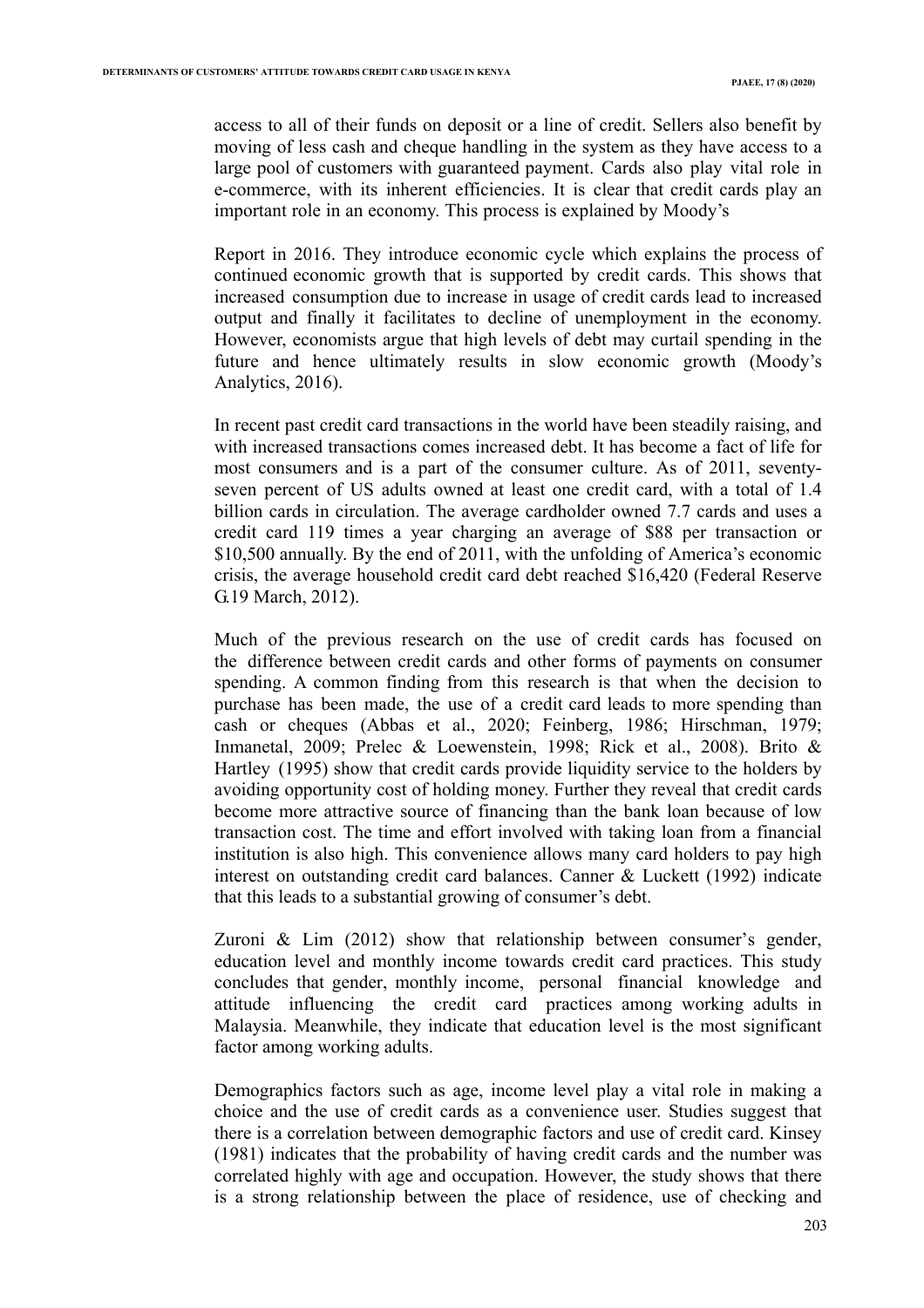savings accounts, and attitude towards credit. Number of studies indicates that a person is more likely to have more than one credit card and have a significant amount of debt with a positive attitude towards credit card use (Abbasi et al., 2020; Chen & Devaney, 2001; Davies & Lea, 1995; Hayhoe et al., 2000). Bowers (1979) conducted longitudinal study and shows that low income users of credit cards tend to use the cards for the installment feature rather than for service features such as convenience, safety, or identification. Further researchers identified that the

installment feature of credit is important for low income consumer to permit purchases such as automobiles, furnishings, and other consumer durables.

Ahmed et al. (2009) examined the shift of Pakistani consumers towards the use of plastic money, with emphasis on credit cards. The study employed demographics variable and descriptive variables for analysis of general attitude about the use of credit cards and the factors contributing towards the selection of one particular credit card over the other. They found thata positive relationship between the income level of a person and his/her possession of the credit card. The profession of the person seems to play a very interesting role with their behavior towards credit cards. Moreover, the study shows that the convenience and security element that credit cards offer is most important for women.

Ismail et al. (2014) examined the factors influencing the attitude of bank customers in the context of the Malaysian banking system. The study employed the variable like knowledge, media awareness, perceptions, family influence and religious factors on attitudes towards credit card usage. The study shows that knowledge, media awareness, perceptions and family influence are instrumental in determining consumer attitudes toward credit card usage. In more detail, perceptions are ranked highest, followed by family influence and knowledge. Ismail et al. (2011) and Godwin (1998) indicated that there is a positive relationship between the general attitudes of consumers toward credit usage.

Dewri et al. (2016) investigated behavioral usage patterns of credit card users in the emerging economics and how the external factors are influencing the credit card users to use credit cards in their day-to-day life. The study found that there is a significant relationship among – earnings and usage of credit limit; different age group has diverse tendency to use credit card and repayment attitudes; profession and usage behavior of credit card; e-repayment attitudes to pay bill by different age groups.

Norvilitis et al. (2006) examined factors that can causes and effects of creditcard debt in college students. The study was revealed that lack of financial knowledge, age, number of credit cards, delay of gratification, and attitudes toward credit-card use were related to debt. They also found that student attitude toward debt scale; gender and grade point average were not unique predictors of debt.

Hilgert & Hogarth (2003) found that family influence and personal experience are the key means of learning to use credit effectively and the main sources of financial knowledge. Mansfield et al. (2003) show that parents, schools, peers and the media are all part of a young person's learning and socialization from birth to adulthood. All of these factors affect a young person's credit awareness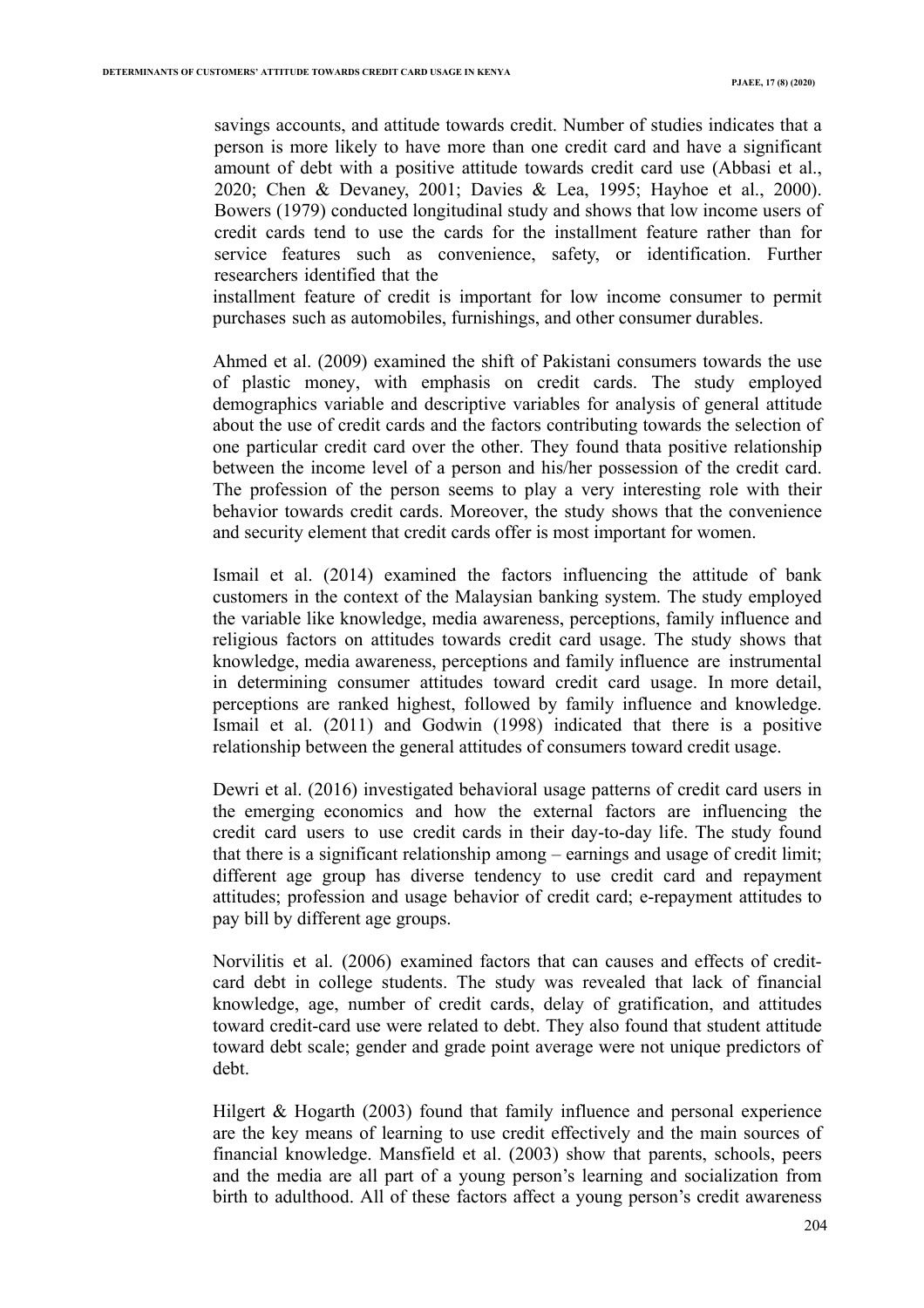as well as the advantages and problems involved with credit cards. Parents, schools, peers and media also play a major role in influencing the young adult's consumer behavior. Furthermore, Ismail et al. (2011) showed that parents have the greatest influence on a young person's credit card behavior.

The behavior and the attitude of the consumer towards the use and acceptability of credit cards differ for psychographic reasons. College students have favorable attitude toward credit cards. Female students who live in campus and working less than 20 hours have more favorable attitude regarding the credit cards (Ahmad et al., 2018; Balakrishnan et al., 2019; Xiao et al., 1995).

Atthaphol (2010) examined relationships between both Bangkok debt and credit card holder attitudes towards the intention to use credit cards. Results show that credit card attitudes to be directly related to the likelihood of credit card use. Further, study revealed those individuals who did not pay monthly balances in full, as well as those who had multiple cards, were shown to have more positive attitudes towards credit cards. Moreover, education level and the length of working experience are the most important variables that associate with the intention to use credit cards.

Maya & Rofi (2011) showed that there was a positive attitude towards the use of credit cards among overall respondent, while the perceived usefulness had the highest contribution toward positive attitude to use of credit cards. Further the study pointed out that there was a strong intention to continue used credit cards, where the highest intention was the desire to finance routine expenses with credit cards. Additionally, researchers found that since respondents have been using credit cards wisely, the use of credit cards would provide supports and will not cause to financial problems in the future.

Ucal et al. (2011) examined effects of gender on credit card usage among university students in Turkey. They employed both parametric and nonparametric measures to measure the effects of gender on credit card usage. The study revealed that men tend to possess more credit cards than women. Nearly 60% of the women held only one credit card compared to 46% of the men. 36% of men versus 29% of the women had two cards. Further, they found that gender does affect credit card usage among Turkish university students although the effect is not consistent. At the same time the study showed that women tended to own fewer cards and spend less than their male counterparts. The most interesting result was revealed from this study was that more women than men felt it was prestigious to use credit cards.

Since credit card debts have caused several socioeconomic problems in many countries, the problem has received more attention of media, public policy makers and academics in recent years (e.g., Erdem, 2008). Shu & Cheng (2012) examined the way to improve consumer attitudes toward using credit cards for online purchases. By manipulating message proximity and message source, they showed that authority-plus-contrast-plus-scarcity was the most persuasive combination.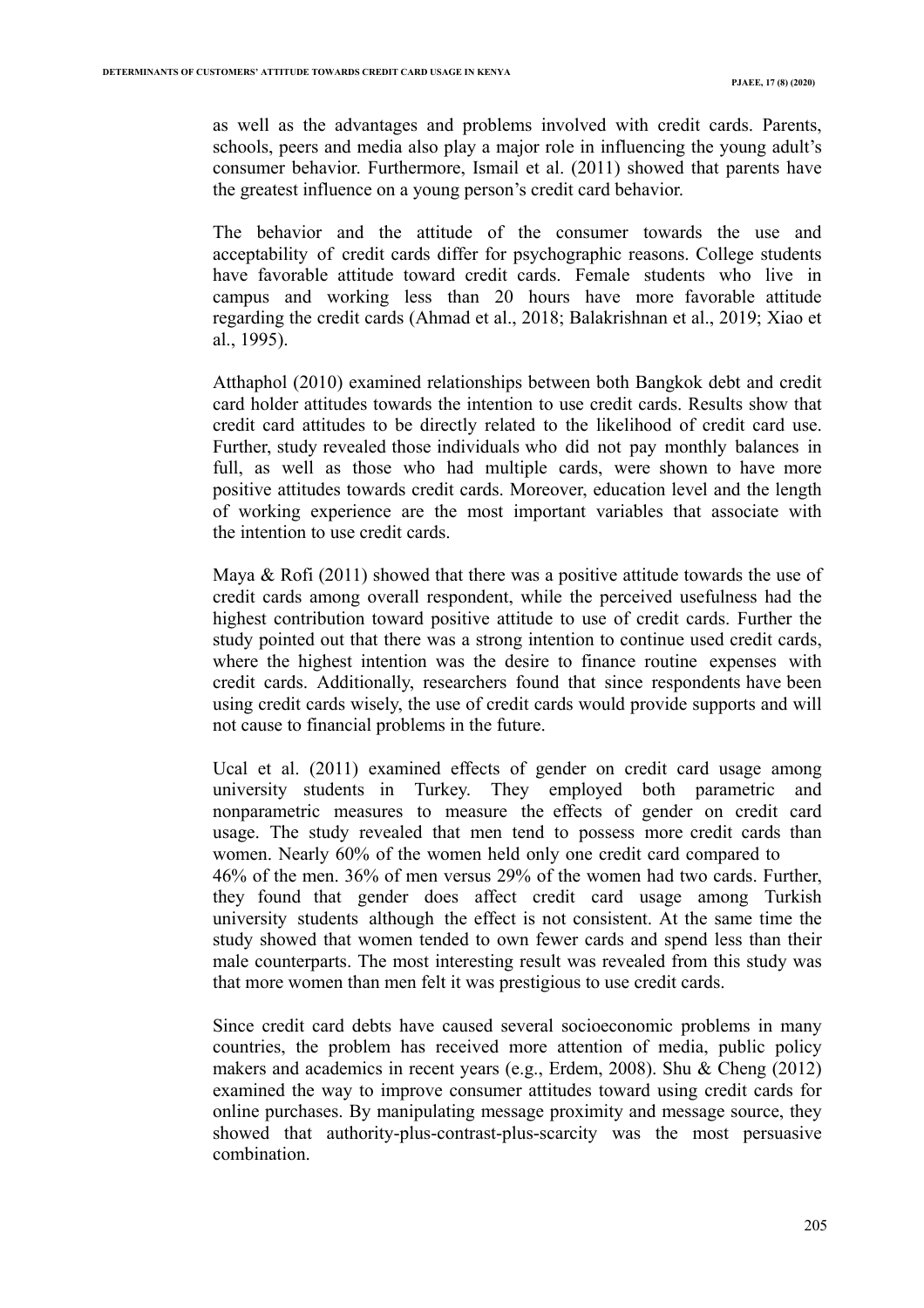Devlin, Worthington, & Gerrard (2007) showed that credit card issuers must offer discount for promotion. In addition Durkin (1970-2000) indicated that issuers are essential to make available all relevant information regarding credit card at the time of issuing credit card. Gan, Maysami, & Koh (2008) reported that people's lack of understanding or minimal information of industry is one of the major dilemmas in the credit card market. This lack of information affects adoption and usage of credit cards all time. Another group of researchers pointed outthat informational barrier impede the ability of credit card customers to obtain a competitive interest rate through search (Al-Kumaim et al., 2021; Arshad et al., 2020; Calem, Gordy, & Mester, 2005).

Lee & Kwon (2002) reported that credit cardholders have different motives in owning a credit card and so they differ in their payment practice. The authors categorized the

cardholders into two types based on the mode of payment that they practice: the convenience users and the revolvers. Convenience users tend to use credit cards as an easy mode of payment and pay their balance typically in full on or before the due date stated in the account statement. They indicated that credit cards consider as a mode of financing as well as an open-ended, easily available credit source.

Substantial number of research studies has been done to identify the credit card usage among different customer groups. Using data from a structured survey, researches find that female Saudis are more likely than males to own the cards and attitude toward debt is a significant determinant of card ownership but not for usage behavior. Further they reveal that evaluation of card attributes is fairly positive among cardholders (Abdul-Muhminand Umar, 2007; Khan et al., 2019).

Kaynak & Harcar (2001) examine consumer attitudes and intentions towards credit card ownership and usage in an advanced developing country. Variables use in the study are knowledge structures, beliefs, likes and dislikes, attitudes of credit card owners in the possession and use of credit cards.

Many research studies have been undertaken to examine the attitude towards credit card usage among employees, college students, adults and graduate students in different countries and universities in general (Abdul-Muhmin & Umar, 2007; Ashraf et al., 2020; Blankson et al., 2012; Godfrey & Clara, 2012; Jabarullah et al., 2019; Norvilitis et al., 2006). There has not been research on positive or negative credit card usage pattern and attitudes toward credit card usage among university academics.

Though there is an increasing trend in number of credit cards users in Kenya, there is a lack of recent research in Kenya literature on this regard. Thus, the purpose of this study is to full fill this gap by identifying the factors that affect credit card usage among Kenya consumers especially in University academics.

The present study focused on availability of information, perceived usefulness, characteristics of card issuers, general satisfaction and card use intention in predicting attitude towards credit card usage. To be more specific, this study examined the factors that affect attitudes towards credit card usage in university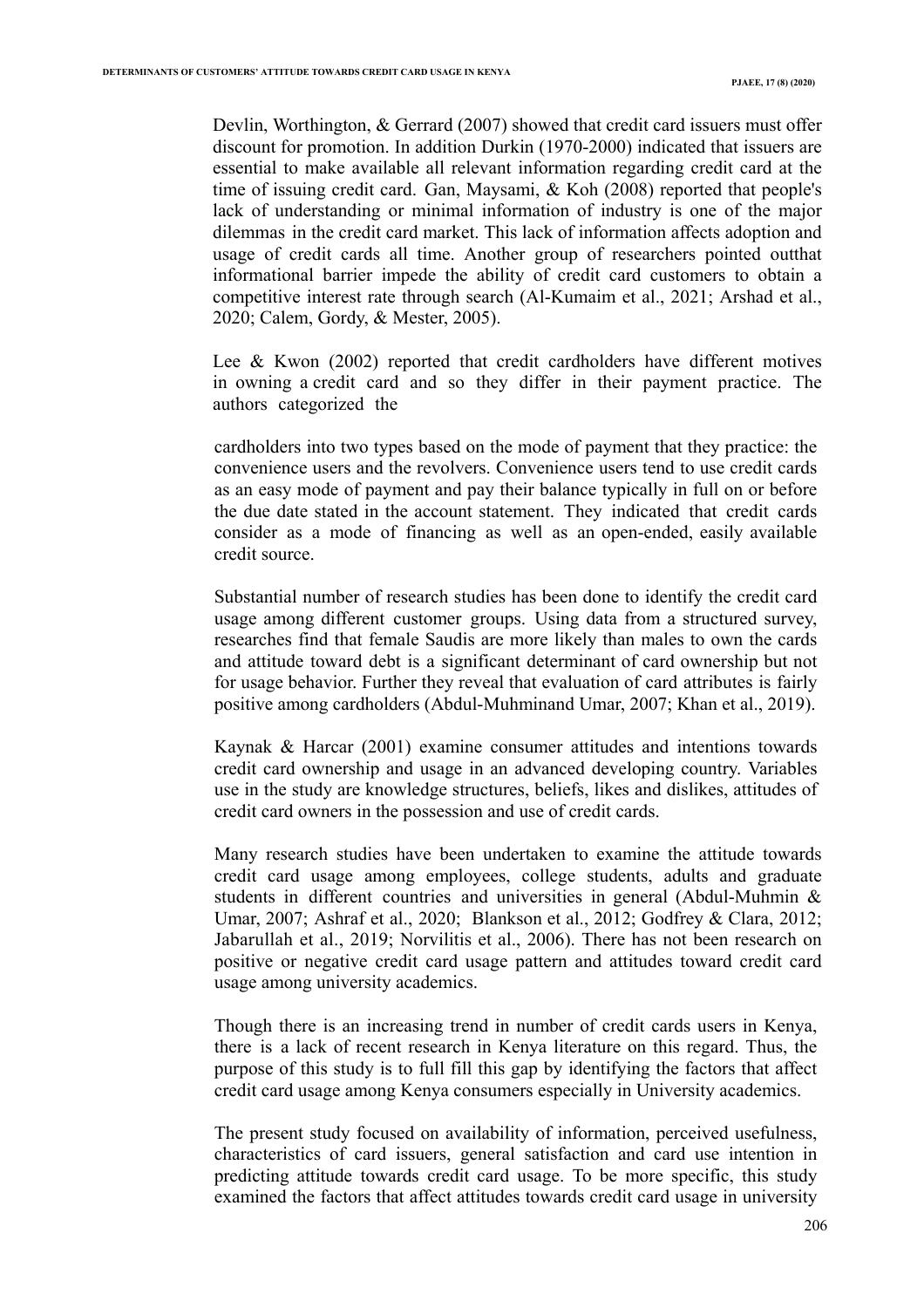community by applying Theory of Planned Behavior model. It is based on the assumption that human beings are rational and can use information. Further it shows that intention to behave is the closest antecedent of a behavior. The stronger the person's intention to show a certain behavior, the more successful he/she is expected to do so. Thus the present study explores the relationship between selected variables and attitudes towards credit card usage among academics. Academics are an interesting group to study in the context of attitudes towards credit cards for a number of reasons:

 Academics are relatively homogeneous with regard to their income and to their necessary expenditures.

Academics are unique from the other professions.

 Usage pattern of credit card among academics is different from general public.

 Finally, lecturers who used credit cards actually if they want and are also involved directly with the process of payment on time; therefore, reliable and adequate data can be obtained for the purification of measurement scales and hypotheses testing.

## **Research Model and the Hypotheses of the Study**

The dependent variable for this research is the customers' attitude toward utilization of credit cards. The independent variables are the factors that the researchers perceived as important in influencing attitude toward utilization of credit cards. Thus this study includes five independent variables which are availability of information, perceived usefulness, characteristics of card issuers, card use intension and general satisfaction. Major variables for this study were identified through reviewing the literature available on attitude towards credit card.



Figure 1. Research model of the study

Based on the literature reviewed and the researcher's prior insights the following hypotheses are postulated for this study.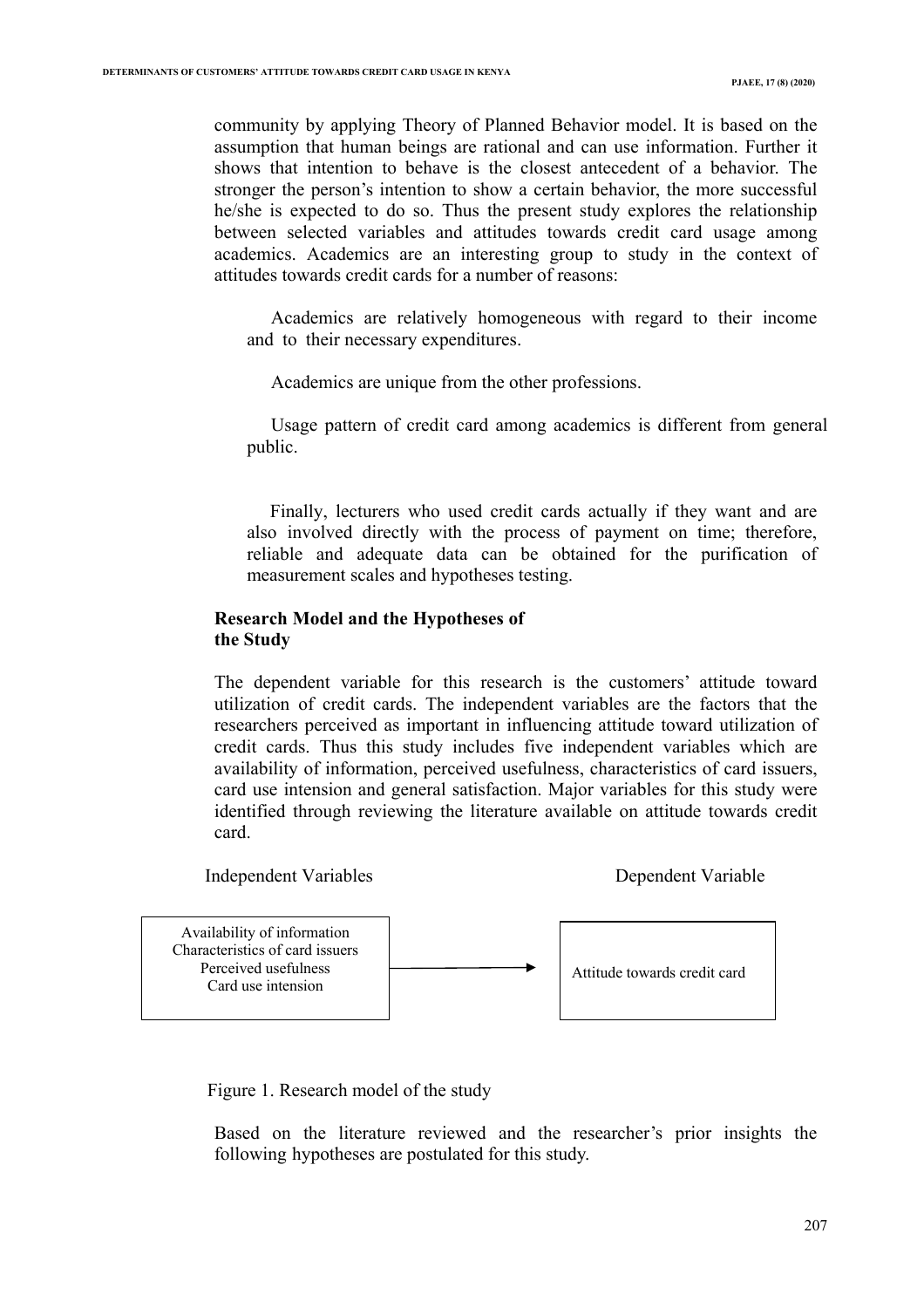H1. Customers' availability of information positively influence on their attitude toward the usage of credit cards.

H2. Customers' perceived usefulness positively affects their attitude toward the usage of credit cards.

H3. Customers' card use intention a positively influence on their attitude toward the usage of credit cards

H4. There is a significant relationship between issuers' characteristics and the customers'

attitude toward the usage of credit cards.

H5. Customers' general satisfaction on credit cards has a significant influence on their attitude toward the usage of the cards.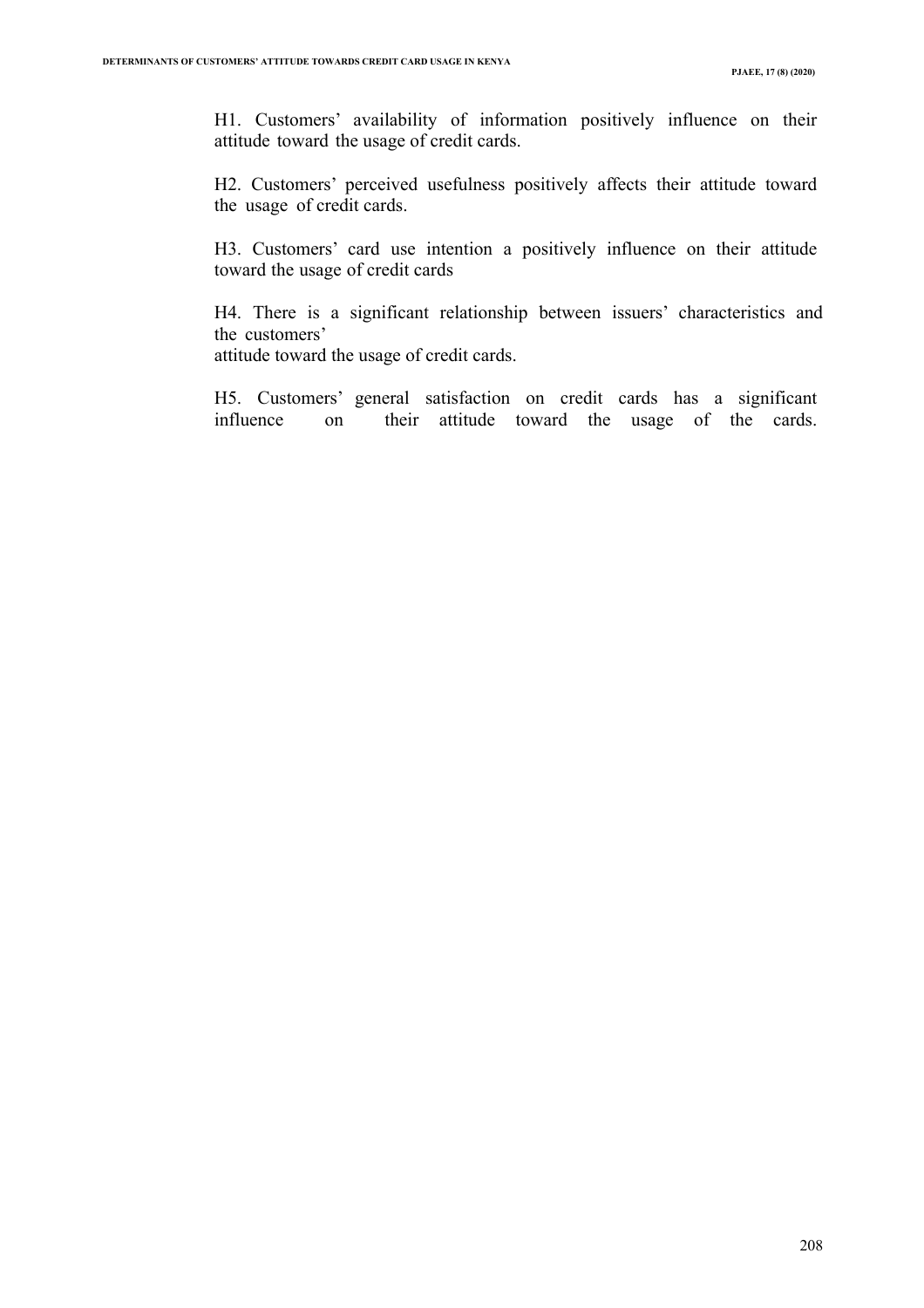## **SAMPLE, METHODOLOGY AND RESULTS**

The survey was conducted among university academics in Kenya; University of Nairobi. It has risen to be the largest public University of Nairobi in terms of the student population. In this study, we have employed the purposive sampling method to select the university, faculty and also respondent. The population of this study is the lecturers of the School of business. The School of business is the largest faculty in the university system in Kenya and was founded in the 1960s and has a proud history and heritage as the Pioneering Faculty for business in Kenya. As the largest School of business, it currently enrolls about 5,000 internal undergraduate students and 200 permanent lecturers. Based on this information, we decided to select respondent from the Kenyatta University for the study.

The survey mechanism was a structured questionnaire which included questions concerning credit card usage, demographic characteristics, and personal consumption attitudes and behaviors. A total of 200 questionnaires were distributed through Google form to the academics that belongs to the School business, in which only

94 were returned valid and completed. Likert scale question was created to capture their attitudes towards the usage of credit cards. Each of these questions was responded to on a five-point scale comprised of Strongly Agree, Agree, Neutral, Disagree, and Strongly Disagree.

We employed Cronbach's alpha (reliability coefficient) which is a measure of internal consistency and content validity of the questionnaire. In other words, how closely related a set of items are as a group. In social sciences, Cronbach's alpha 0.60 coefficients are acceptable. The reliability coefficient on average showed 0.763 (Table 2), and indicating that the items in this study have a relatively high internal consistency. In order to determine the relative contribution of availability of information, perceived usefulness, characteristics of card issuers, general satisfaction and card use intention in predicting attitude towards credit card usage, we employed multiple regression analyses with the above independent variables and attitude towards credit card usage as the dependent variable. Multiple regression analyses allow for a determination of which independent variable, and in what order, are important in explaining variance in the dependent variable. The beta weight associated with each independent variable provides a measure of its relative contribution. Reliability of total Items is 0.763 in Table 2 which shows its significance.

Table 2. Reliability statistics

| Cronbach's Alpha | N of Items |
|------------------|------------|
| 0.763            |            |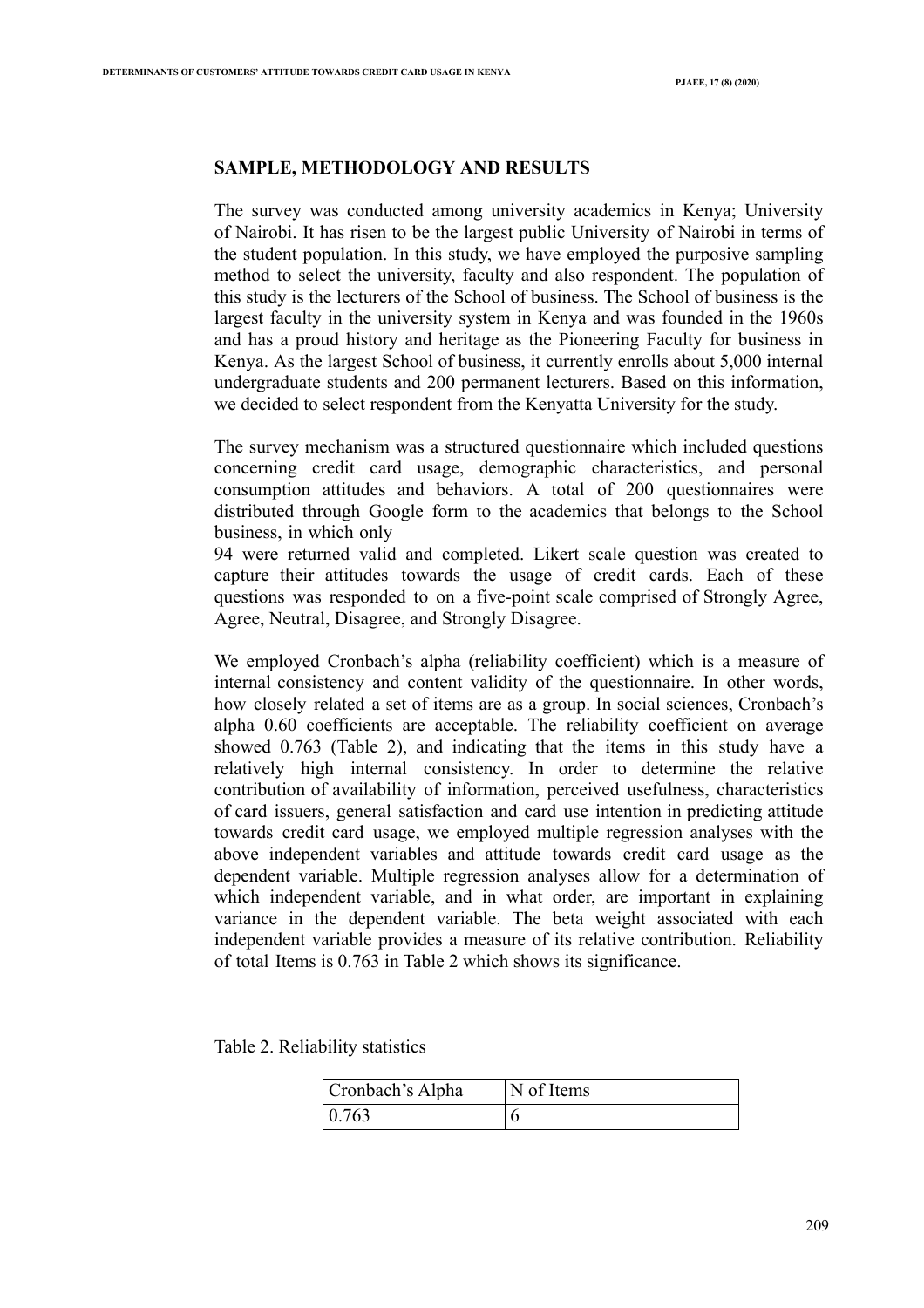As presented in Table 3, 51% of the respondents were male, while 49% of the respondents were female. Out of 94 respondents, majority of the respondents belong to above 37 years. Most of respondents often use Visa credit cards (89.9%) for their transactions. Normally card holders pay their credit card bill in full amount (62.8%), while they use credit card twice in a week for the purchases (30.7%). More than 50% of the respondents possessed one credit card. At the same time less than 5% of the academics have four or five credit cards because of the cost of carrying multiple credit cards is high.

In the present study about 49% of the respondents reported owning one credit card whilst

24% owned at least two cards (Table 3). According to these results it is clear that the majority of the respondents own one card. This result was also consistent with the study conducted in Botswana by Pebe et al. (2012) where 41.5 % of the respondents reported owning just one card whilst 6.5 % and 1% owned two and three cards respectively. These findings are similar to findings of other developing middle-income countries. Turkey (Nasir, 2006) found that a large number of the respondents (31.9%) owned only two cards. According to Gan et al. (2008) found that 65 % of the respondents owned one to two cards in Singapore whilst in Saudi Arabia majority owned a maximum of two cards (Abdul-Muhmin & Umar, 2007). The ownership of credit card in developing countries contrasts sharply with that of developed countries like the USA. For example, in a study conducted in USA by Robb (2011) found that the average number of credit cards owned exceeds four.

Credit card usage was identified based on how frequently the card is used in a month and how the outstanding balance is paid—whether in full, in partial or in minimum. As shown in Table 3, a total of 64 (68%) respondents used their cards less frequently while 23 (24%) used them more frequently. Furthermore, majority of the respondents (69%) pay their outstanding balance on credit card in full whereas 23 (24%) pay in partial. This result similar with the findings in Saudi Arabia (Abdul-Muhmin & Umar, 2007) they found that the majority (68.3%) of the respondents paid their monthly balances in full whilst 31.7% made partial payment.

| Variable  | Frequency | Percentage |
|-----------|-----------|------------|
| Gender    |           |            |
| Male      | 48        | 51.06%     |
| Female    | 46        | 48.94%     |
| Age Group |           |            |
| $22 - 26$ | 3         | 03.20%     |
| $27 - 36$ | 31        | 33.00%     |
| 37-46     | 34        | 36.20%     |
| $47 - 56$ | 25        | 26.60%     |

Table 3. Demographic profile and credit card information of respondents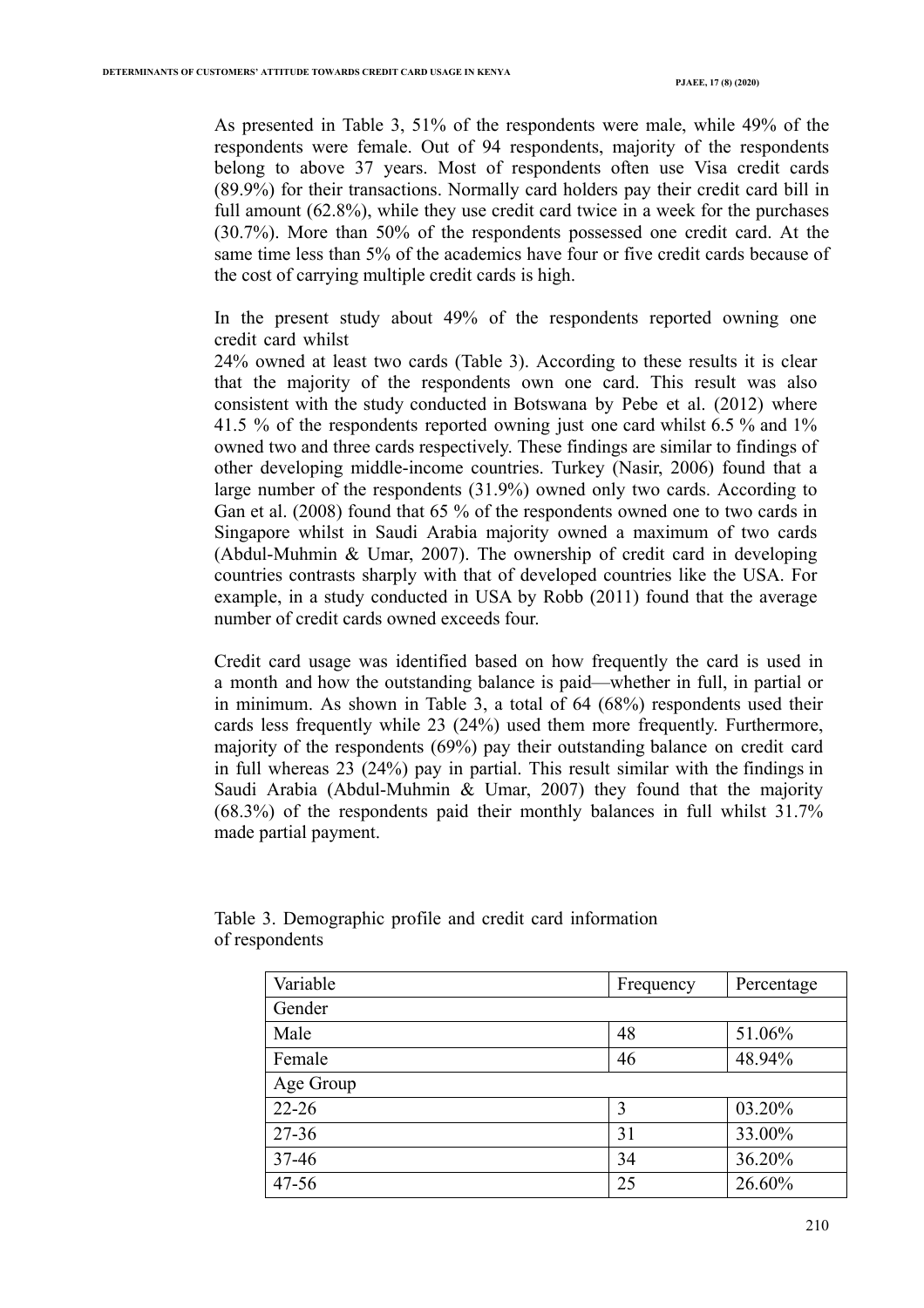**PJAEE, 17 (8) (2020)**

| Above 57              |    | 01.10% |
|-----------------------|----|--------|
| <b>Marital Status</b> |    |        |
| Married               | 74 | 79.80% |
| Single                | 19 | 20.20% |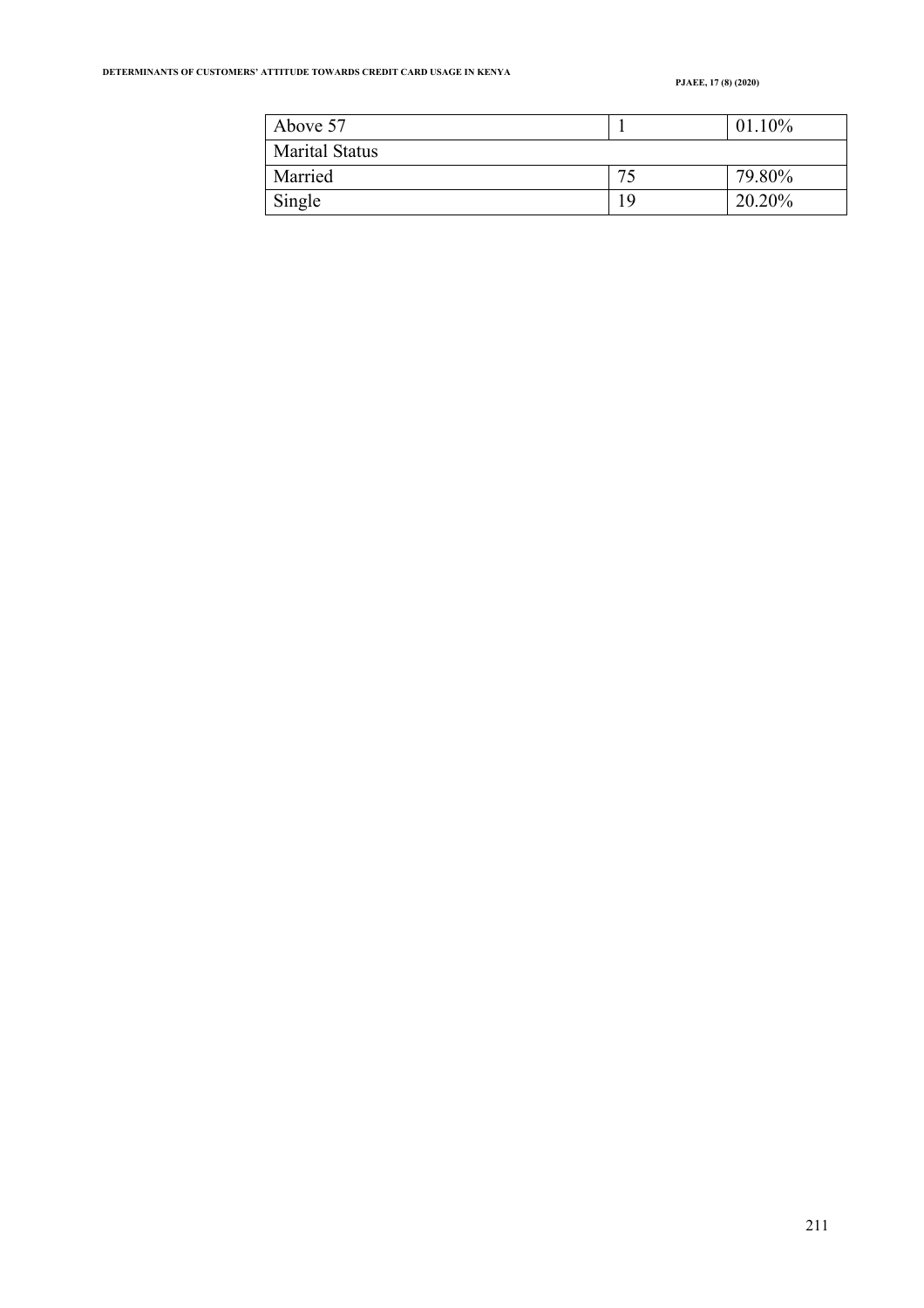| No. of Children               |       |                |                      |
|-------------------------------|-------|----------------|----------------------|
| None                          |       | 32             | 34.04%               |
| One                           |       | 27             | 28.73%               |
| Two                           |       | 26             | 27.66%               |
| Three                         |       | 9              | 09.57%               |
| Working Experience (Years)    |       |                |                      |
| $1 - 5$                       |       | 25             | 26.90%               |
| $6 - 10$                      |       | 16             | 17.20%               |
| $11 - 15$                     |       | 24             | 25.80%               |
| $16 - 20$                     |       | 15             | 16.10%               |
| $21 - 25$                     |       | 10             | 10.80%               |
| $26 - 30$                     |       | $\mathbf{1}$   | 01.10%               |
| 30-35                         |       | $\mathbf{1}$   | 01.10%               |
| above 36                      |       | $\overline{2}$ | 01.10%               |
| Highest Level of Education    |       |                |                      |
| <b>Bachelor Degree</b>        |       | 13             | 13.80%               |
| Postgraduate Diploma          |       | $\mathbf{1}$   | $\overline{0}1.10\%$ |
| <b>Master Degree</b>          |       | 42             | 44.70%               |
| <b>Doctoral Degree</b>        |       | 38             | 40.40%               |
| Monthly income (Gross-Rs)     |       |                |                      |
| Less than $50,000$            |       | 11             | 11.70%               |
| 51,000-80,000                 |       | 14             | 14.90%               |
| 81,000-110,000                |       | 24             | 25.50%               |
| 111000-130,000                |       | 26             | 27.70%               |
| Above 130,000                 |       | 19             | 20.20%               |
| No. of Credit Cards owned     |       |                |                      |
| One                           |       | 49             | 52.13%               |
| Two                           |       | 24             | 25.53%               |
| Three                         |       | 18             | 19.15%               |
| Four                          |       | $\mathbf{1}$   | 01.10%               |
| Five                          |       | $\overline{2}$ | 02.10%               |
| Monthly bill paying practices |       |                |                      |
| Full payment                  |       | 65             | 69.15%               |
| Partial payment               |       | 23             | 24.47%               |
| Minimum payment               |       | 6              | 06.38%               |
| Credit card usage (monthly)   |       |                |                      |
| 1-2 times                     |       | 64             | 68.08%               |
| 3-4 times                     |       | $\overline{7}$ | 07.45%               |
| 5-6 times                     |       | 23             | 24.47%               |
| compiled<br>Author<br>Source: | based | on             | data.<br>survey      |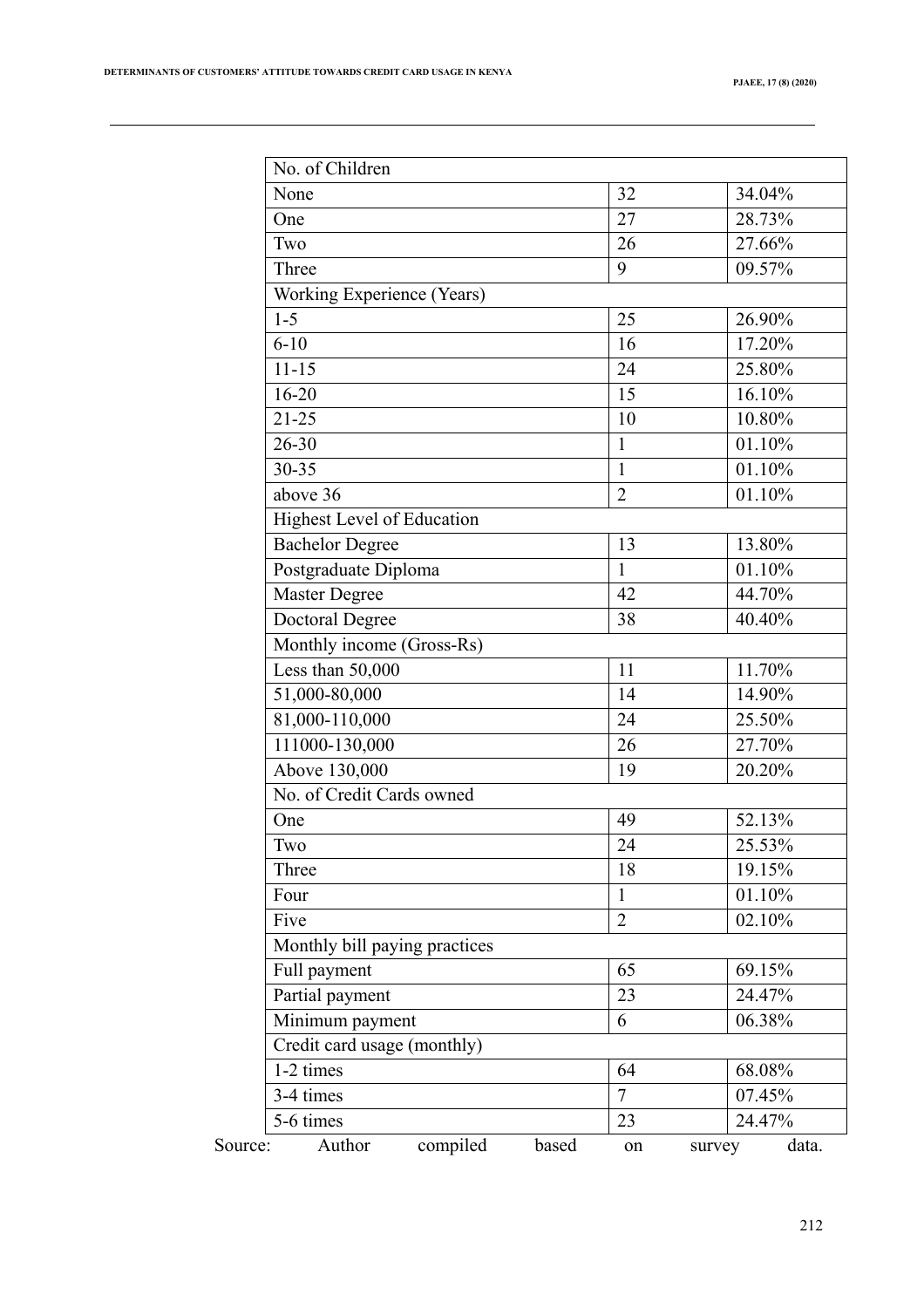| Rank                                                    | Number of Respondent as a percentage of total respondents |                |    |                |                |                |                |
|---------------------------------------------------------|-----------------------------------------------------------|----------------|----|----------------|----------------|----------------|----------------|
| Variable                                                |                                                           | $\overline{2}$ | 3  | $\overline{4}$ | 5              | 6              | $\overline{7}$ |
| Food                                                    | 36                                                        | 15             | 12 | 10             | 9              | 6              | 12             |
| Clothing                                                | 25                                                        | 22             | 18 | 8              | 10             | 9              | 8              |
| Travel-local                                            | 24                                                        | 22             | 18 | 8              | 10             | 9              | 9              |
| Travel-Foreign                                          | 33                                                        | $\overline{7}$ | 14 | 6              | 9              | $\overline{7}$ | 24             |
| Fuel                                                    | 31                                                        | 18             | 15 | 6              | 7              | 12             | 12             |
| Medical                                                 | 30                                                        | 20             | 14 | 9              | 6              | 13             | 9              |
| <b>Beauty Products</b>                                  | 17                                                        | 8              | 3  | 13             | 3              | 19             | 38             |
| Furniture                                               | 12                                                        | 22             | 13 | 9              | 10             | 16             | 19             |
| <b>Utilities</b>                                        | 23                                                        | 17             | 12 | 6              | 11             | 9              | 22             |
| <b>Education-Local</b>                                  | 20                                                        | 14             | 5  | 6              | 8              | 17             | 30             |
| Education-Foreign                                       | 27                                                        | 14             | 5  | 8              | 11             | 13             | 22             |
| <b>Cash Advances</b>                                    | 16                                                        | $\overline{4}$ | 10 | 7              | $\overline{2}$ | 16             | 44             |
| Insurance                                               | 21                                                        | 16             | 10 | 8              | 5              | 10             | 32             |
| Entertainment                                           | 14                                                        | 12             | 15 | 14             | 9              | 9              | 27             |
| Books-Local                                             | 17                                                        | 23             | 19 | 3              | 9              | 11             | 19             |
| Books-Foreign                                           | 23                                                        | 20             | 17 | 5              | 3              | 15             | 18             |
| $1 =$ most and $7 =$ Least for credit card expenditures |                                                           |                |    |                |                |                |                |

Table 4. Purposes of using credit cards

Source: Author compiled based on survey data.

We asked from respondents to rank their preferences (1-7) according to their purposes of using credit cards. Table 4 presents the types of commodities and services purchased by using credit cards. The most frequent spending made with credit cards was on food. Out of 78 total respondent, 28 (36%) ranked food as first rank. In addition, clothing, foreign travel, fuel and medical are among the top commodities and services purchased using credit cards. Beauty product and entertainment are among the least commodities purchased using credit cards. Majority of the respondents do not use credit cards to get cash advance due to high interest rate. Foods and clothing are very popular among respondent because of discounts and special rate for those items with paying credit cards.

Table 5. Respondents view regarding credit card usage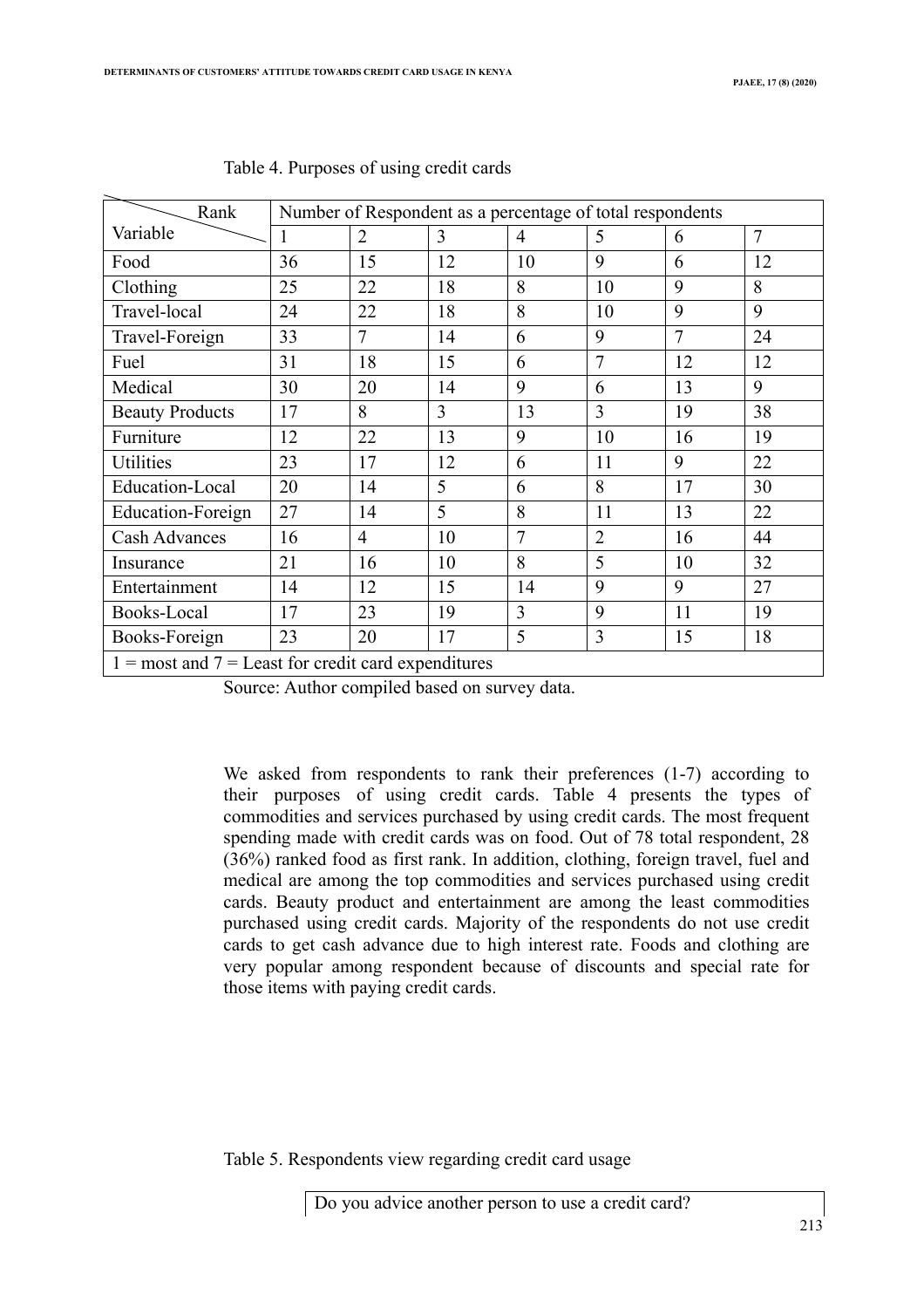| Yes | $\sim$             | 70%<br>$70^{\circ}$<br>$\mathbf{O}$ ./ |
|-----|--------------------|----------------------------------------|
| No  | $\mathbf{a}$<br>∠∪ | 21.30%                                 |

Academics appeared to be generally satisfied with the use of their credit cards even though they have different views regarding credit card practices. Certain practices by the credit card issuer companies are negatively viewed by the respondents. On the whole, credit card users appeared to believe that credit cards are useful, and that consumers are better off with credit cards than without them.

Further the evidence from the study revealed that majority of the respondents did not suggest negative views if credit cards arose from adverse personal experiences. In fact respondents' opinions about their own relationship with their current card issuers are much more agreeable than their opinions about the relations of consumers in general. 73% respondent of credit card holders conveyed their general satisfaction for dealings with their card companies, that their card companies treat them fairly, and that it is easy to get another card if they are not treated fairly. 61% trust that their own card companies would keep their personal information confidential.

Table 6. Model summary

| Model | $\bf{u}$     | R<br>Square | Square<br>Adjusted R                      | Durbin-Watson |
|-------|--------------|-------------|-------------------------------------------|---------------|
|       | <i>πι</i> πd | 0.544       | $\overline{\phantom{a}}$<br>∪. <i>J∠J</i> | 75C<br>1.77   |

The result from model (1) in Table 6 presented above shows that the model is well behaved. The level of explanation of attitude towards credit card usage by availability of information, perceived usefulness, characteristics of card issuers, general satisfaction and card use intention is high as represented by the high value of coefficient of determination  $(R^2)$ . The adjusted  $R^2$  also indicates that the model has good fit: 52.5% variation in attitude towards credit card usage is explained by estimated regression equation.

|  | Table 7. Regression results |  |
|--|-----------------------------|--|
|  |                             |  |
|  |                             |  |

Information

| Model        | Unstandardized<br>Coefficients |            | Standardized<br>Coefficients | T statistic | Significant<br>Level |
|--------------|--------------------------------|------------|------------------------------|-------------|----------------------|
|              |                                | Std. Error | Beta                         |             |                      |
| Constant     | 4.184                          | 4.652      |                              | 0.899       | 0.372                |
| Availability | 0.179                          | 0.096      | 0.177                        | 1.870       | 0.066                |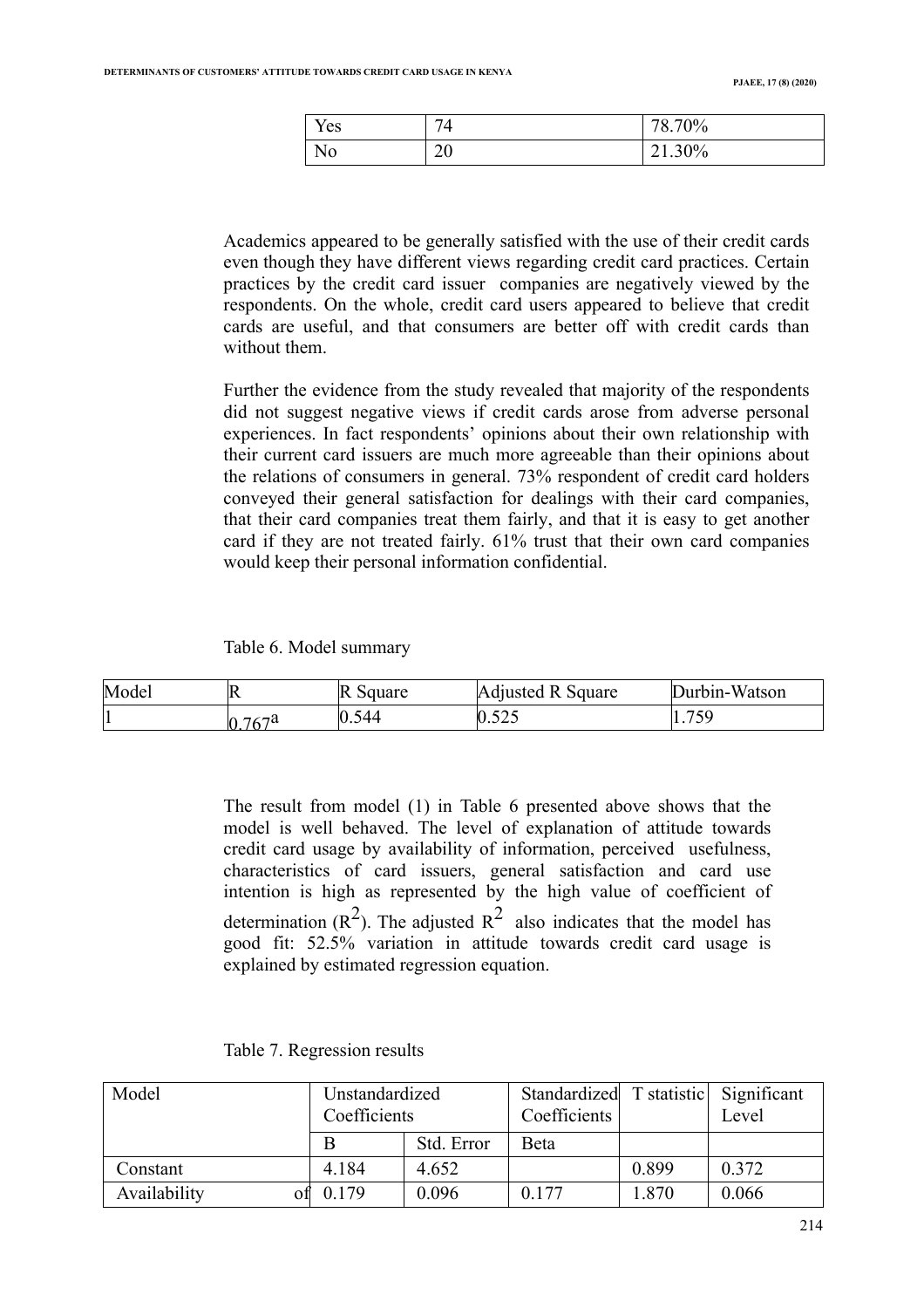| Perceived Usefulness          | 0.178 | 0.073 | 0.241 | 2.445 | 0.017 |
|-------------------------------|-------|-------|-------|-------|-------|
| Characteristics of card 0.012 |       | 0.133 | 0.009 | 0.091 | 0.928 |
| General Satisfaction          | 0.172 | 0.132 | 0.136 | 1.301 | 0.197 |
| Card use Intention            | 0.599 | 0.127 | 0.474 | 4.726 | 0.000 |

Analysis of model (1) in Table 7 indicates that linear relation consisting of positive relationship between attitude towards credit card usage and its explanatory variables. The favorable card features (like lower interest rates and annual fee) operationally act as an important sign to encourage card usage and influence attitude toward credit card. Availability of information, perceived usefulness, and card use intention are statistically significant, characteristics of card issuers and general satisfaction are statistically insignificant even at 10 %.

Specifically, the predictive power of the independent variable is explained by the relevant beta value of the predictive variables. The most influential variable on attitude towards credit card usage is card used intention. This indicates that 47.4% of the variation in the attitude towards usage credit cards is explained by card use intention. Majority of the respondent agreed that credit cards facilitated for foreign purchases and it is safe and easy payment method than other methods. Not only the easy payment method it provides an opportunity to purchase even though they do not have enough cash. Because of these reasons, this study was found that the most significant and unique variable as card use intention on attitude towards credit card usage.

The other factors in the order of their importance are; perceived usefulness with the standardized coefficient of beta (0.241) and availability of information with standardized coefficient of beta (0.177). Furthermore, the standardized coefficient of beta in between characteristics of issuers and attitude toward usage of credit card is  $0.009$  ( $p=0.928$ ). This shows that characteristics of issuers do not have a significant influence on their attitude toward usage of credit cards. Similarly, general satisfaction and attitude toward usage of credit cards as presents in the Table 7 is  $0.136$  ( $p = 0.197$ ). This result indicates that general satisfaction does not significantly affect their attitude toward usage of credit cards. Thus, these two hypotheses are failed to reject since the p-value is more than 0.05 while the other hypotheses are rejected at 5% level of significant.

Table 8. Summary of the results

|                                                                                                         | Rejected /<br>Accepted |
|---------------------------------------------------------------------------------------------------------|------------------------|
| H1 Customers' availability of information positively influence on their Accepted<br>attitude toward the |                        |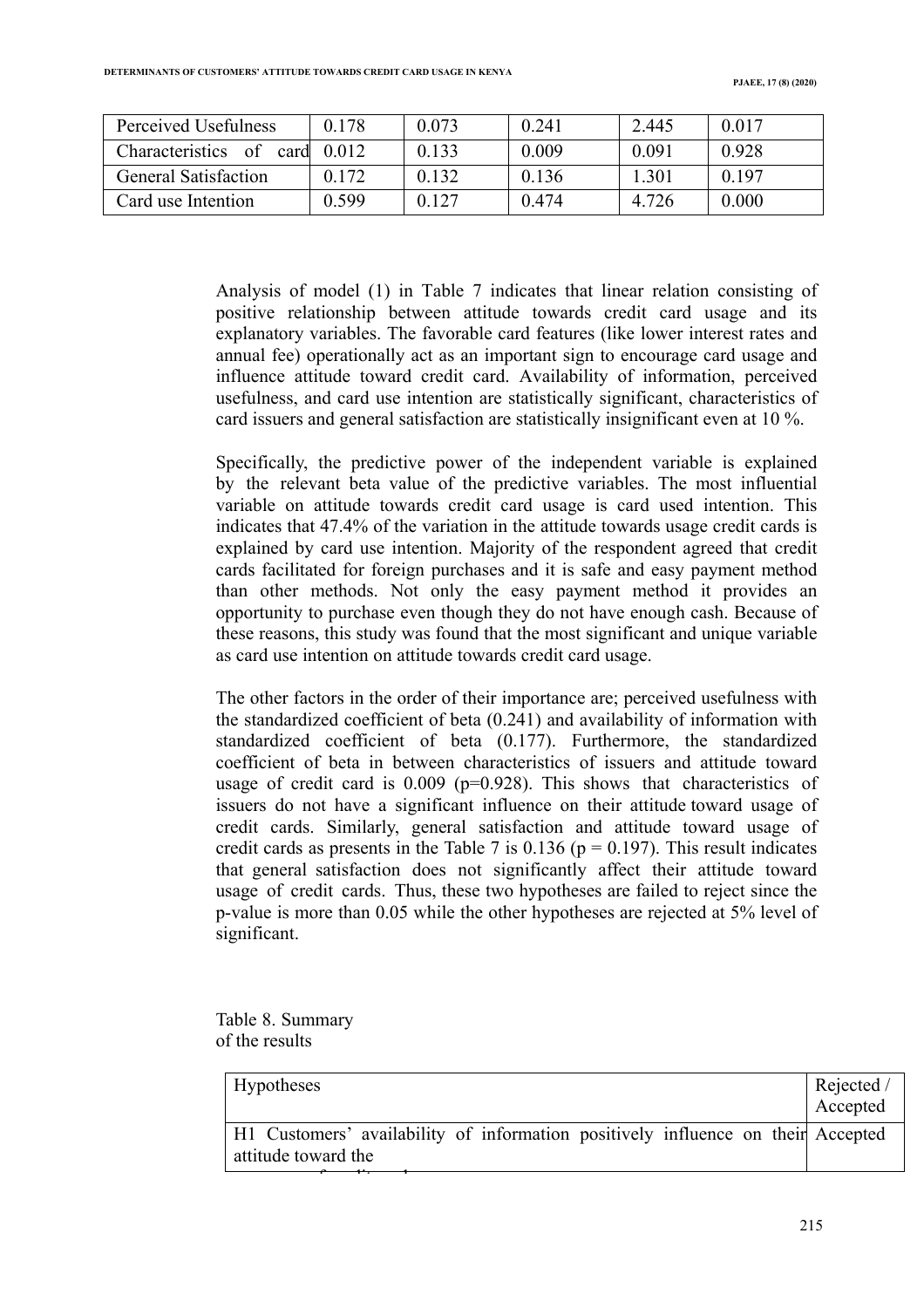| H2 Customers' perceived usefulness s positively affects their attitude toward Accepted<br>the usage of |  |
|--------------------------------------------------------------------------------------------------------|--|
| H3 Customers' card use intention a positively influence on their attitude Accepted<br>toward the usage |  |
| H4 There is a significant relationship between issuers' characteristics and Rejected<br>the customers' |  |
| H5 Customers' general satisfaction on credit cards has a significant Rejected<br>influence on their    |  |
|                                                                                                        |  |

## **CONCLUSION**

This study examines the relationship and the influence of availability of information,

perceived usefulness, characteristics of card issuers, general satisfaction and card use intension on attitude toward using credit card. The study was limited only to University of Nairobi, Kenya. It is further limited to the academics of the School of business. This therefore, makes it difficult to generalize the findings even though the respondents come from different education levels and income levels. According to the results of the study the most influential variable on attitude towards credit card usage is card used intention followed by perceived usefulness and availability of information. This is consistent with studies by Yahaya & Haji-Othman (2014) and Maya & Rofi (2011) that perceived ease of use and perceived usefulness of a credit card influences attitude towards usage of credit cards.

This study provides important implications toward practitioners and potential credit card users. First, card use intension is an important factor that should be considered by banks offering credit cards. Respondent mostly use credit cards to purchase day to day necessities and foreign purchases and they prefer these cards mostly for online purchases (Maya & Rofi,

2011). Further, the results of this study suggest that perceived usefulness and availability of information regarding credit card have important influence on attitude towards credit card usage. This result is consistent with the findings of Durkin (1970-2000) and Calem, Gordy, & Mester (2005). A number of methods can be utilized to increase the available information concerning credit cards. For instance, banks can provide more precise data with more transparency about interest rates charge by banks on late payment, registration fees, annual renewal fees, etc. And also banks can publish the latest information about credit cards, which should help to take decision regarding the credit card holders to in which manner they have to use their credit cards. The study revealed that majority of the respondents are been using credit cards intelligently (majority pay full payment-69%); therefore, the use of credit card will not lead to serious financial problems or heavy debt burden (Maya & Rofi, 2011).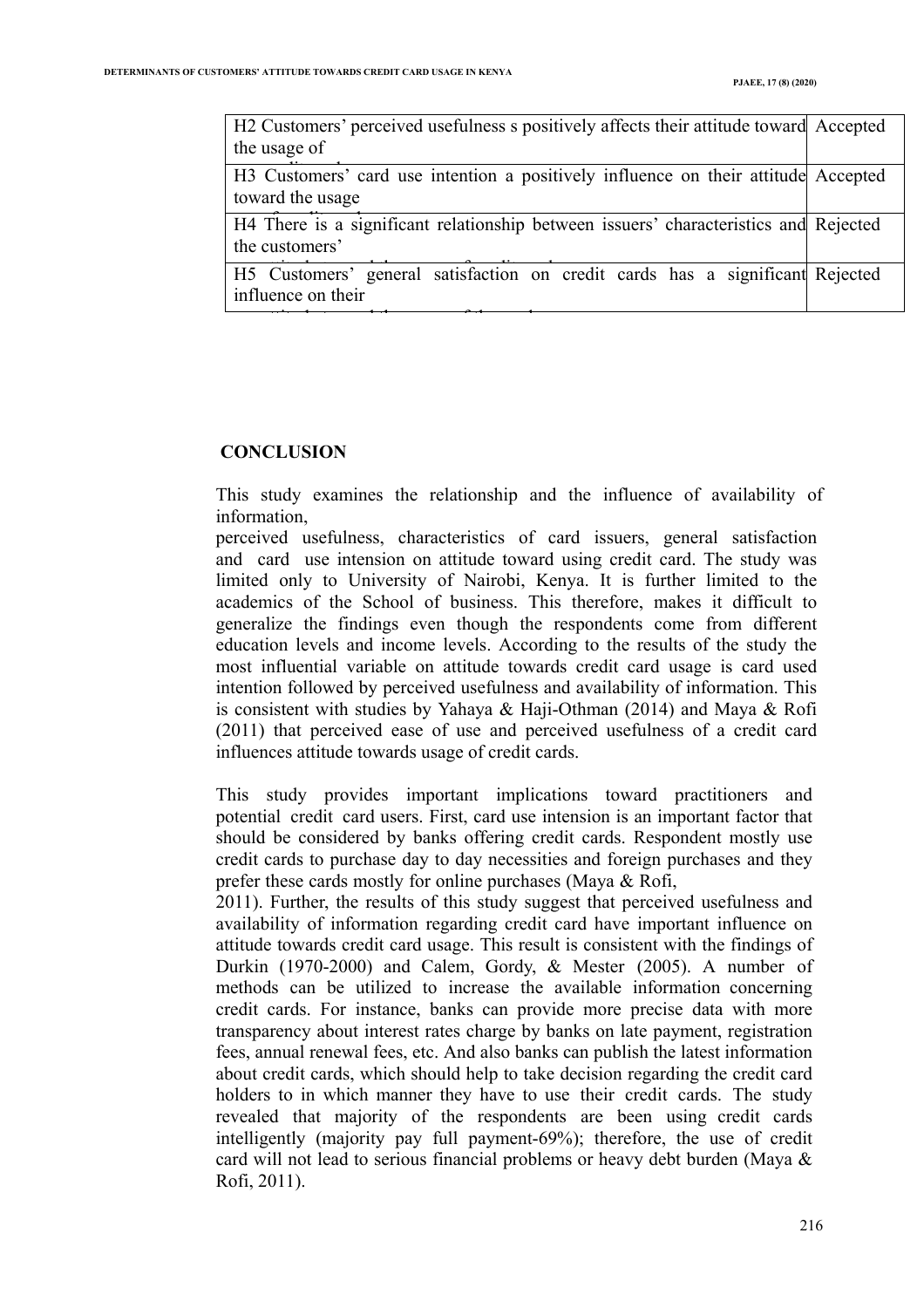## **MANAGERIAL IMPLICATION**

From a managerial perspective, the results of this study provide useful insights into the credit card market in Kenya. When we consider academics, they have common characteristics, like income, level of education, pattern of purchases from credit cards. Further, academics are relatively homogeneous with regard to their necessary expenditures. Using pattern of credit card among academics is different from public. According to the revealed information on attitude towards credit card usage, academics appeared to be generally satisfied with the use of their credit cards even though they have different views regarding credit card practices. The respondents negatively view certain practices by the credit card issuer companies. On the whole, credit card users appeared to believe that credit cards are useful, and that consumers are better off with credit cards than without them. Various credit terms, such as interest rates, annual membership fee, late payment charges and other finance charges were considered to be main focus of respondents for the required disclosures. It also indicated these terms as important for applying new credit card. Overall, respondents have been using credit cards wisely, therefore, in long term, the use of credit cards would provide benefits and will not cause financial problem for them.

Knowing consumers' level of interest in using credit cards is important in shaping, and perhaps changing a bank's product portfolio. Therefore, it is recommended that product development should be based on the information taken from the customers. The study shows that the convenience and security element that credit cards offer is most important for respondent. For boost of credit card business, a very important role is played by the customer support service. Developing a competent and helpful customer support department can create a positive image of the bank. Arthur & Dimitris (1994) found that security is an important feature in the selection criteria of credit cards. Security is in two senses, as protection against credit cards fraud or in the case of card lost/stolen.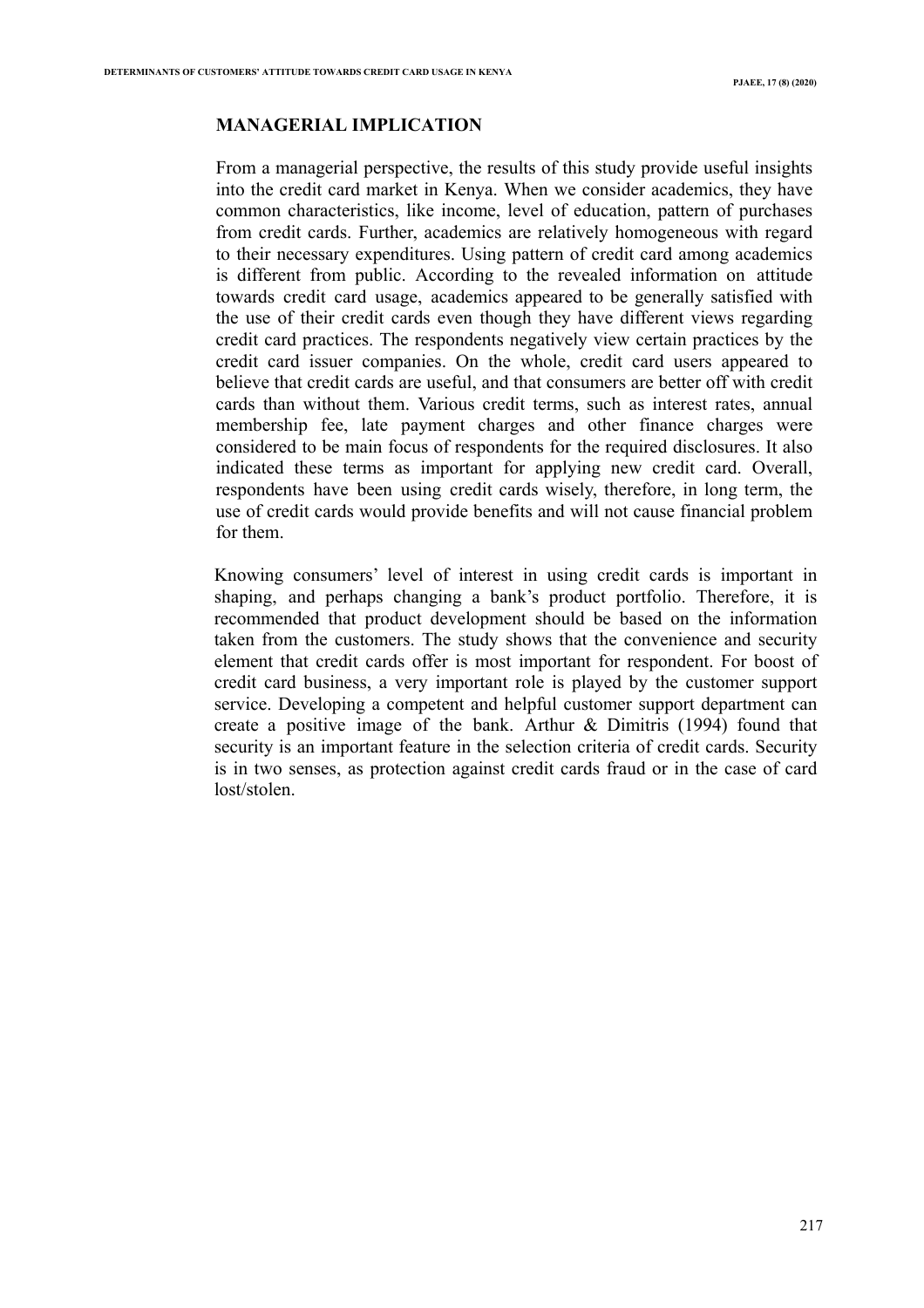### **REFERENCES:**

- Abdul-Muhmin, A. G., & Umar, Y. A. (2007). Credit card ownership and usage behavior in Saudi Arabia: the impact of demographics and attitudes toward debt. *Journal of Financial Services Marketing, 12*(3), 219-234. http://dx.doi.org/10.1057/palgrave.fsm.4760074
- Ahmed, A., Amanullah, A., & Hamid, M. (2009). Consumer perception and attitude towards credit card usage: A study of Pakistani consumers. *Journal of Comparative International Management, 12*(1), 47-57.
- Arthur, M., & Dimitris, D. (1994). Credit and Charge Cards Selection Criteria in Greece. *International Journal of Bank Marketing, 12*(2), 36-44. http://dx.doi.org/10.1108/02652329410052964
- Atthaphol, J. (2010). Credit card use among Bangkok cardholders: An exploration into credit card attitudes, Debt and strategy improvement. *ABAC Journal, 30*(3), 15- 29.
- Abbas, M., Muhammad, S., Shabbir, M. S., Nimer, Q., Mir, Bibi, A., & Siddiqi, A. (2020). Ciencias Sociales y Arte Año 10 N° 28 Septiembre -Diciembre 2019 Tercera Época Maracaibo-Venezuela Ecological Consequences of Climate Change on Pioneer Business. REVISTA DE LA UNIVERSIDAD DEL ZULIA.
- Abbasi, S. G., Shabbir, M. S., Abbas, M., & Tahir, M. S. (2020). HPWS and knowledge sharing behavior: The role of psychological empowerment and organizational identification in public sector banks. Journal of Public Affairs. https://doi.org/10.1002/pa.2512
- Abbasi, S. G., Tahir, M. S., Abbas, M., & Shabbir, M. S. (2020). Examining the relationship between recruitment & selection practices and business growth: An exploratory study. Journal of Public Affairs. https://doi.org/10.1002/pa.2438
- Ahmad, J., Ahmad, D., Abbas, m., Ashraf, M., & Shabbir, M. S. (2018). Effect of Debt Overhang on the Development of Heavily Indebted Poor Countries: Debt Laffer Curve Analysis. Revista Publicando, 357-379.
- Al-Kumaim, N. H., Hassan, S. H., Shabbir, M. S., Almazroi, A. A., & Abu Al-Rejal, H. M. (2021). Exploring the Inescapable Suffering Among Postgraduate Researchers: Information Overload Perceptions and Implications for Future Research. International Journal of Information and Communication Technology Education, 17(1), 19-41. https://doi.org/10.4018/ijicte.2021010102
- Arshad, M. A., Shabbir, M. S., Mahmood, A., Khan, S., & Sulaiman, M. A. (2020). An exploration of IQ, EQ, spiritual quotient (SQ) elements in the human reengineering program (HRP) practices: A study on the drug rehabilitation Centre in Malaysia. Journal of Human Sport and Exercise - 2020 - Winter Conferences of Sports Science. https://doi.org/10.14198/jhse.2020.15.proc2.32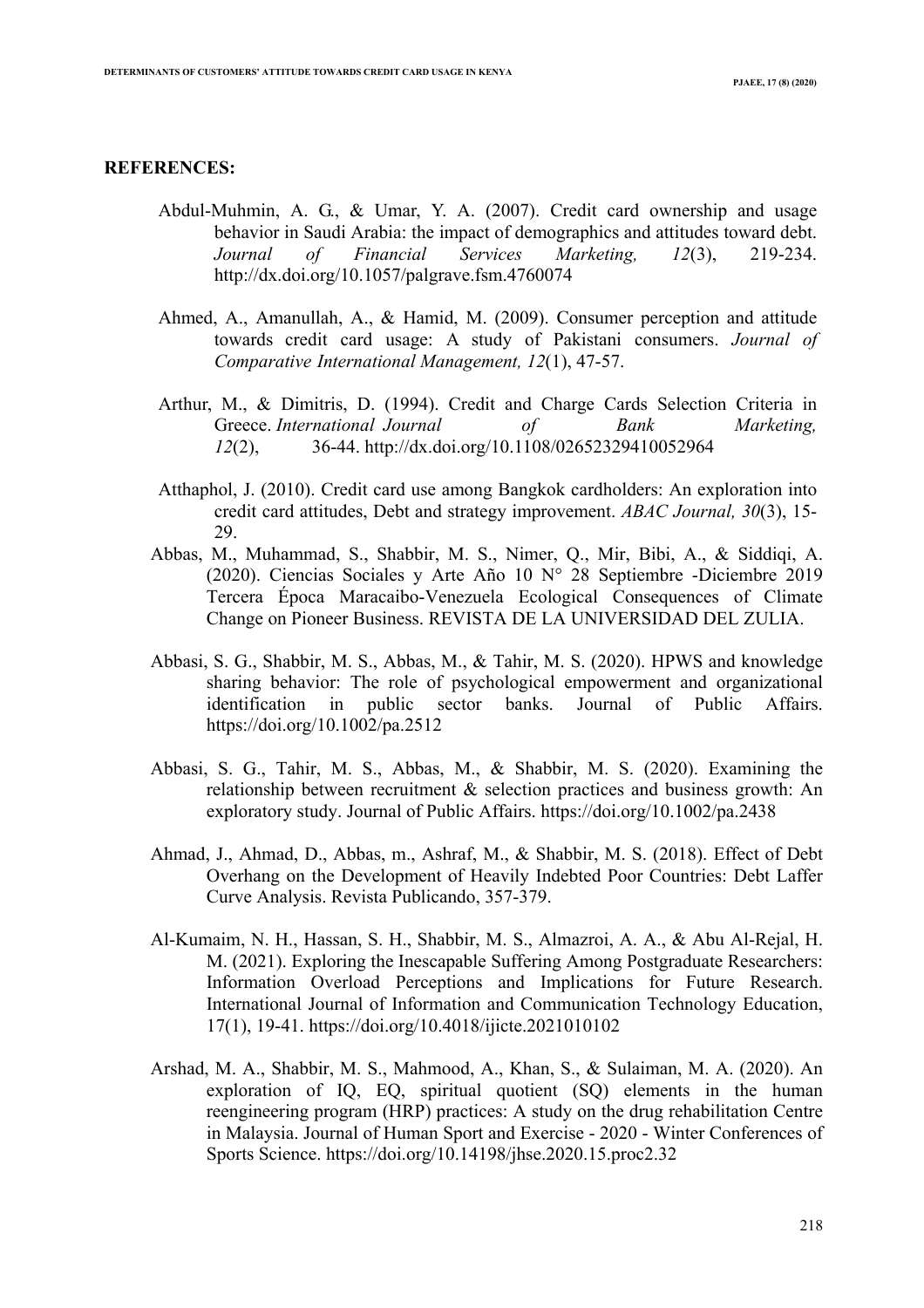- Ashraf, M., Ahmad, J., Sharif, W., Raza, A. A., Shabbir, M. S., Abbas, M., & Thurasamy, R. (2020). The role of continuous trust in usage of online product recommendations. Online Information Review, 44(4), 745-766. https://doi.org/10.1108/oir-05-2018-0156
- Balakrishnan, P., Shabbir, M. S., & Siddiqi, A. (2019). Current status and future prospects of renewable energy: A case study. Energy Sources Part A Recovery Utilization and Environmental Effects, 42, 1-6. https://doi.org/10.1080/15567036.2019.1618983
- Blankson, C., Paswan, A., & Boakye, K. G. (2012). College students' consumption of credit cards. *The International Journal of Bank Marketing, 30*(7), 567-585. http://dx.doi.org/10.1108/02652321211274327
- Bowers, J. (1979). Consumer credit use by low income consumers who have had a consumer education course: An exploratory study. *The Journal of Consumer Affairs, 13*(2), 340-341.
- Brito, D. L., & Hartley, P. (1995). Consumer Rationality and Credit Cards. *Journal of Political*
- *Economy, 103(2),* 400-433. http://dx.doi.org/10.1086/261988
- Calem, P. S., Gordy, M. B., & Mester, L. J. (2005). *Switching Costs and Adverse Selection in the Market for Credit Cards: New Evidence.* Working paper. http://dx.doi.org/10.2139/ssrn.796108
- Canner, G. B., & Luckett, C. A. (1992). Developments in the pricing of credit card services.
- *Federal Reserve Bulletin, 78*(9), 652-666.
- Cayanan, A. S., & Ledesma, C. C. (2005). An analysis of the credit card industry in the Philippines. In R. A. Rodriguez & M. B. Albarracin (Eds.), *Analysis of selected Philippine industries, 1*, 177-229. Quezon City, Philippines: The University of the Philippines Press.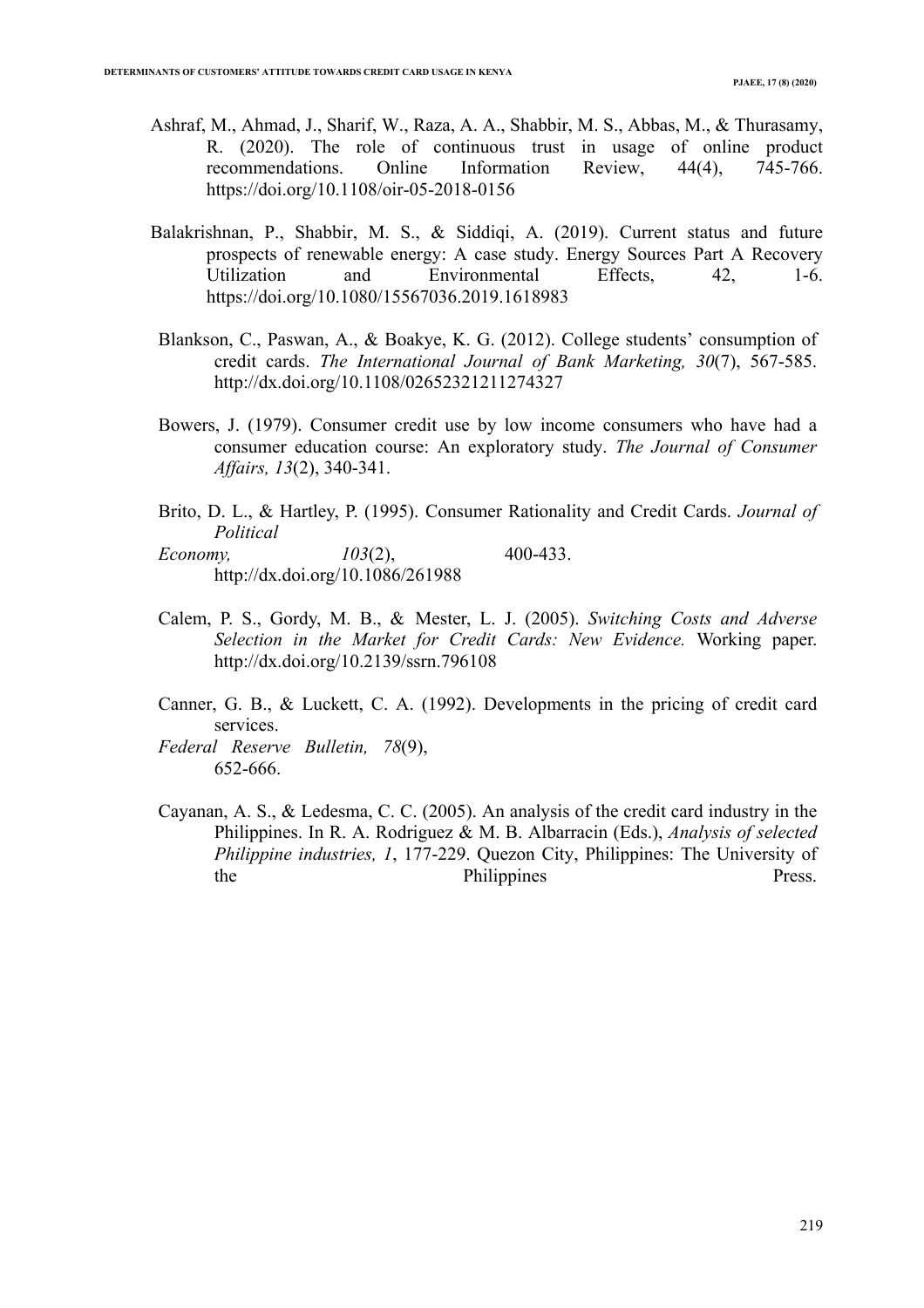- Chien, Y. W., & Devaney, S. A. (2001). The effects of credit attitude and socioeconomic factors on credit card and installment debt. *Journal of Consumer Affairs, 35*, 162-179. http://dx.doi.org/10.1111/j.1745-6606.2001.tb00107.x
- Davies, E., & Lea, S. E. G. (1995). Student attitudes to student debt. *Journal of Economic*

*Psychology, 16*, 663-679. http://dx.doi.org/10.1016/0167- 4870(96)80014-6

- Devlin, J. F., Worthington, S., & Gerrard, P. (2007). An analysis of main and subsidiary credit card holding and spending. *International Journal of Bank Marketing, 25*(2), 89-101. http://dx.doi.org/10.1108/02652320710728429
- Dewri, L. V., Islam, R. M., & Saha, N. K. (2016).Behavioral analysis of credit card users in a developing country: A case of Bangladesh. *International Journal of Business and Management, 11*(4), 299-313. http://dx.doi.org/10.5539/ijbm.v11n4p299
- Durkin, T. A. (2000). Credit Cards: Use and Consumer Attitudes, 1970-2000. *Federal Reserve Bulletin, 86*, 623-634. [Online] Available: http://www.federalreserve.gov/pubs/bulletin/2000/0900lead.pdf
- Erdem, C. (2008). Factors affecting the probability of credit card default and the intention of card use in Turkey. *International Research Journal of Finance and Economics, 18*, 159-171.
- Federal Reserve. (2012). G 19 report 2012 March. [Online] Available:
- www.federalreserve.gov/releases/g19/C urrent/
- Feinberg, R. A. (1986). Credit cards as spending facilitating stimuli: A conditioning interpretation. *Journal of Consumer Research, 13*, 348-356. http://dx.doi.org/10.1086/209074
- Gan, L. L. Maysami, R. R.C., & Koh, H. C. (2008). Singapore credit cardholders: ownership usage patterns and perceptions. *Journal of Services Marketing, 22*(4), 267-279. http://dx.doi.org/10.1108/08876040810881678

Godfrey, T., & Clara, B. T. (2012). Credit card ownership and usage behaviour in Botswana. *International Journal of Business Administration, 3*(6).

Godwin, D. D. (1998). Household debt quintiles: Explaining changes 1983-1989. *The Journal of Consumer Affairs, 32*(2), 369-393. http://dx.doi.org/10.1111/j.1745-6606.1998.tb00414.x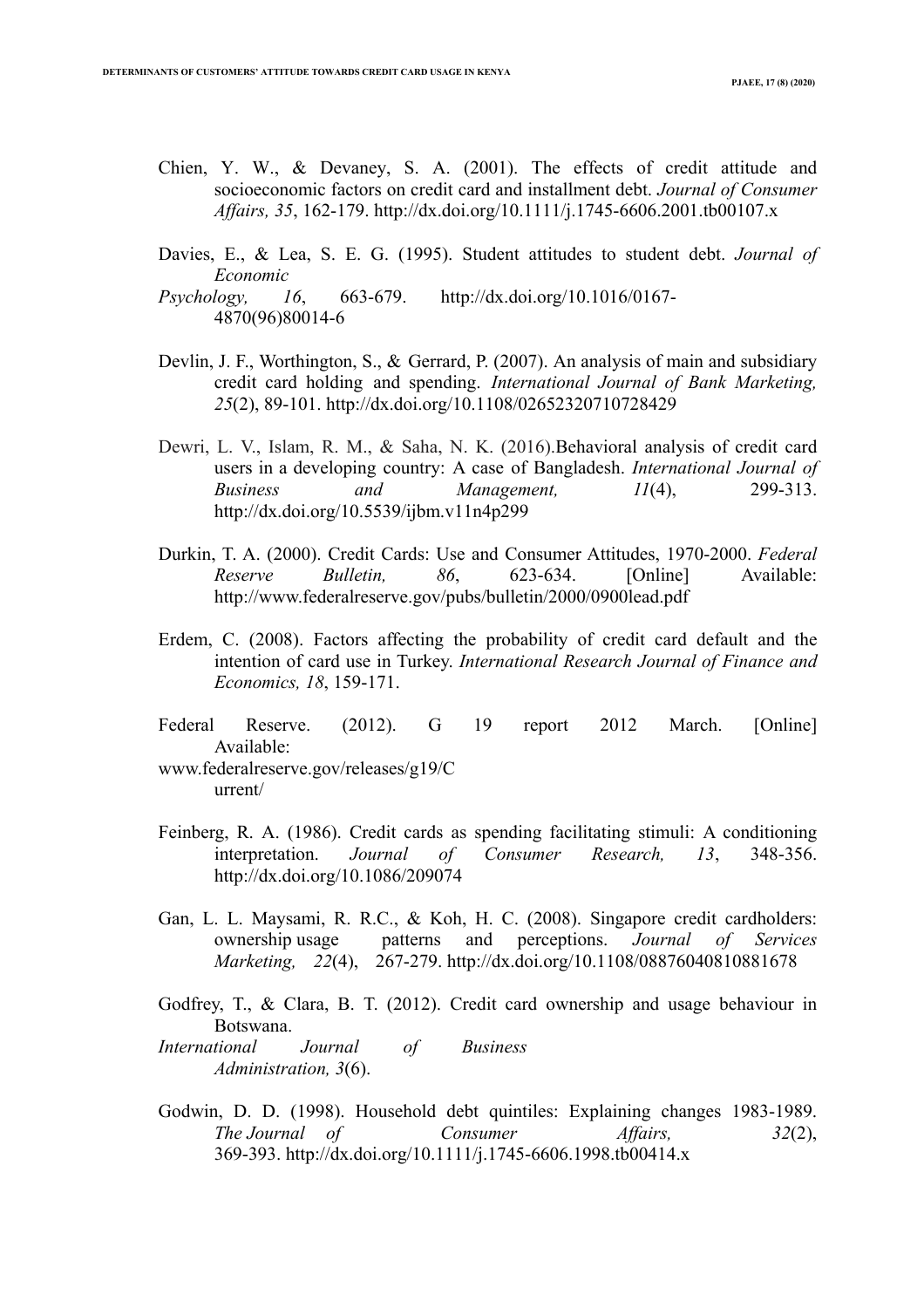- Hayhoe, C. R., Leach, L. J., Turner, P. R., Bruin, M. J., & Lawrence, F. C. (2000). Differences in spending habits and credit use of college students. *The Journal of Consumer Affairs, 34*(1), 113-133. http://dx.doi.org/10.1111/j.1745- 6606.2000.tb00087.x
- Hilgert, M. A., & Hogarth, J. M. (2003). Household financial management: The connection between knowledge and behavior. *Federal Reserve Bulletin*, pp. 309-322.
- Hirschman, E. (1979). Differences in consumer purchase behavior by credit card payment system. *Journal of Consumer Research, 6*, 58-66. http://dx.doi.org/10.1086/208748
- Inman, J. J., Russell, S. W., & Ferraro, R. (2009). The interplay among category
- characteristics, customer characteristics, and customer activities on in-store decision making.
- *Journal of Marketing, 73*, 19-29. http://dx.doi.org/10.1509/jmkg.73.5.19
- Ismail S., Amin, S., Shayeri, S. F., & Hashim, N. (2014). Determinants of attitude towards credit card usage. *Jurnal Pengurusan, 41*, 145-154. http://dx.doi.org/10.17576/pengurusan-2014-41-13
- Ismail, S., Serguieva, A., & Singh, S. (2011). Integrative model to students' attitude to educational loan repayment: A structural modeling approach. *Journal of International Education in Business, 4*(2), 125-135. http://dx.doi.org/10.1108/18363261111189522
- Jusoh, Z. M., & Lin, L. Y. (2012). Personal financial knowledge and attitude towards credit card practices among corking adults in Malaysia. *International Journal of Business and Social Science, 3*(7), 176-185.
- Jabarullah, N. H., Shabbir, M. S., Abbas, M., Siddiqi, A. F., & Berti, S. (2019). Using random inquiry optimization method for provision of heat and cooling demand in hub systems for smart buildings. Sustainable Cities and Society, 47, 101475. https://doi.org/10.1016/j.scs.2019.101475
- Khan, M., Shabbir, M. S., Tahir, m. S., Ali, R., & Hussain, M. (2019). Investment-Cash Flow Sensitivity in Family Owned Pakistani Firms. Revista Amazonia Investiga, 8, 376-386.
- Kaynak, E., & Harcar, T. (2001). Consumers' attitudes and intentions towards credit card usage in an advanced developing country. *Journal of Financial Services Marketing, 6*(1),
- 24-39.

http://dx.doi.org/10.1057/palgrave.fsm.4 770038

Kinsey, J. (1981). Determinants of credit card accounts: An application of Tobit analysis.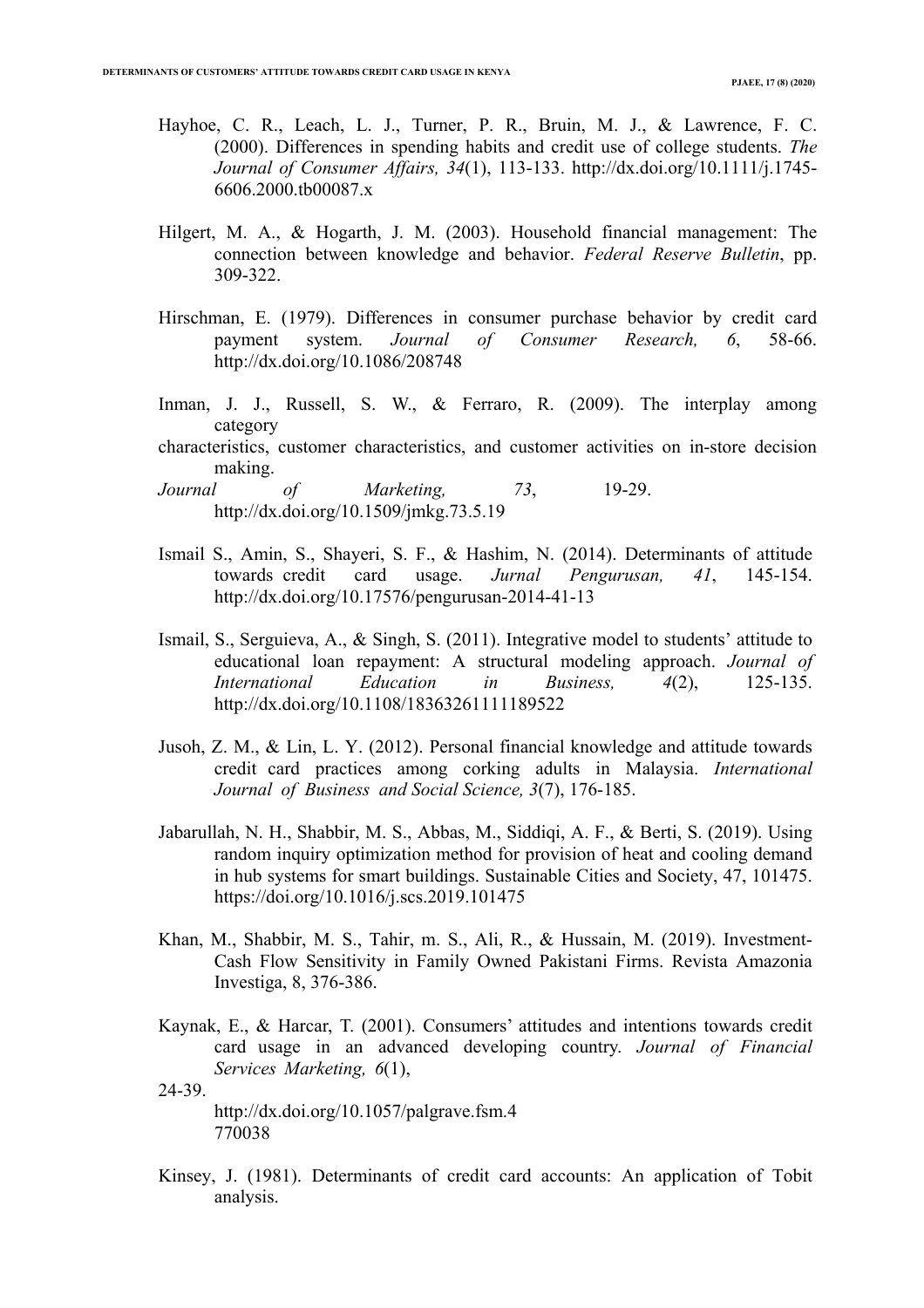- *Journal of consumer Research, 8*(2), 172-182. http://dx.doi.org/10.1086/208853
- Lee, J., & Kwon, K. N. (2002). Consumers' use of credit cards: Store credit card usage as an alternative payment and financing medium. *Journal of Consumer Affairs*, *36*(2), 239-262. http://dx.doi.org/10.1111/j.1745-6606.2002.tb00432.x
- Mansfield, P. M., Pinto, M. B., & Parente, D. H. (2003). Self-control and credit card use among college students. *Psychological Report, 92*, 1067-1078. http://dx.doi.org/10.2466/PR0.92.4.1067-1078
- Maya, S., & Rofi, R. (2011). Factors affecting the behavior of University community to use credit card. *International Research Journal of Business Studies, 4*(3), 217- 228.
- Moody's Analytics. (February 2016). The impact of electronic payments on economic growth, Economic & consumer credit analytics. [Online] Available: https://usa.visa.com/dam/VCOM/download/visaeverywhere/global-impact/impact-of-electro nic-payments-on-economicgrowth.pdf
- Nasir, S. (2006). *Consumer Behaviour of Credit Card Users in an Emerging Market*. Paper presented at the 6th Global Conference on Business & Economics held October 15-16, 2006 at Gutman Conference Center, USA.
- Norvilities, J. M., Merwin, M. M., Osberg, T. M., Roehling, P. V., Young, P., & Kamas, M. M. (2006). Personality factors, money attitudes, financial knowledge and credit card debt in college students. *Journal of Applied Social Psychology, 36*(6), 1395-1413. http://dx.doi.org/10.1111/j.0021-9029.2006.00065.x
- Payment Bulletin Central Bank of Sri Lanka. (2015).
- Pebe, M., Eze, U. C., Yeow, J. A., & Li, K. P. (2012). Credit Card Use Patterns among
- Working Adult in Batswana. *International Journal on Social Science Economics & Art, 2*(2),.
- Prelec, D., & Loewenstein, G. (1998). The Red and the black: mental accounting of savings and debt. *Marketing Science, 17*(1), 4-28. http://dx.doi.org/10.1287/mksc.17.1.4
- Rick, S., Cryder, C., & Loewenstein, G. (2008). Tightwads and spendthrifts. *Journal of*
- *Consumer Research,* 34(6), 767-782. http://dx.doi.org/10.1086/523285
- Robb, C. A. (2011). Financial Knowledge and Credit Card Behaviour of College Students. *Journal of Family and Economic Issues, 32*(4), 690-698. http://dx.doi.org/10.1007/s10834-011-9259-y